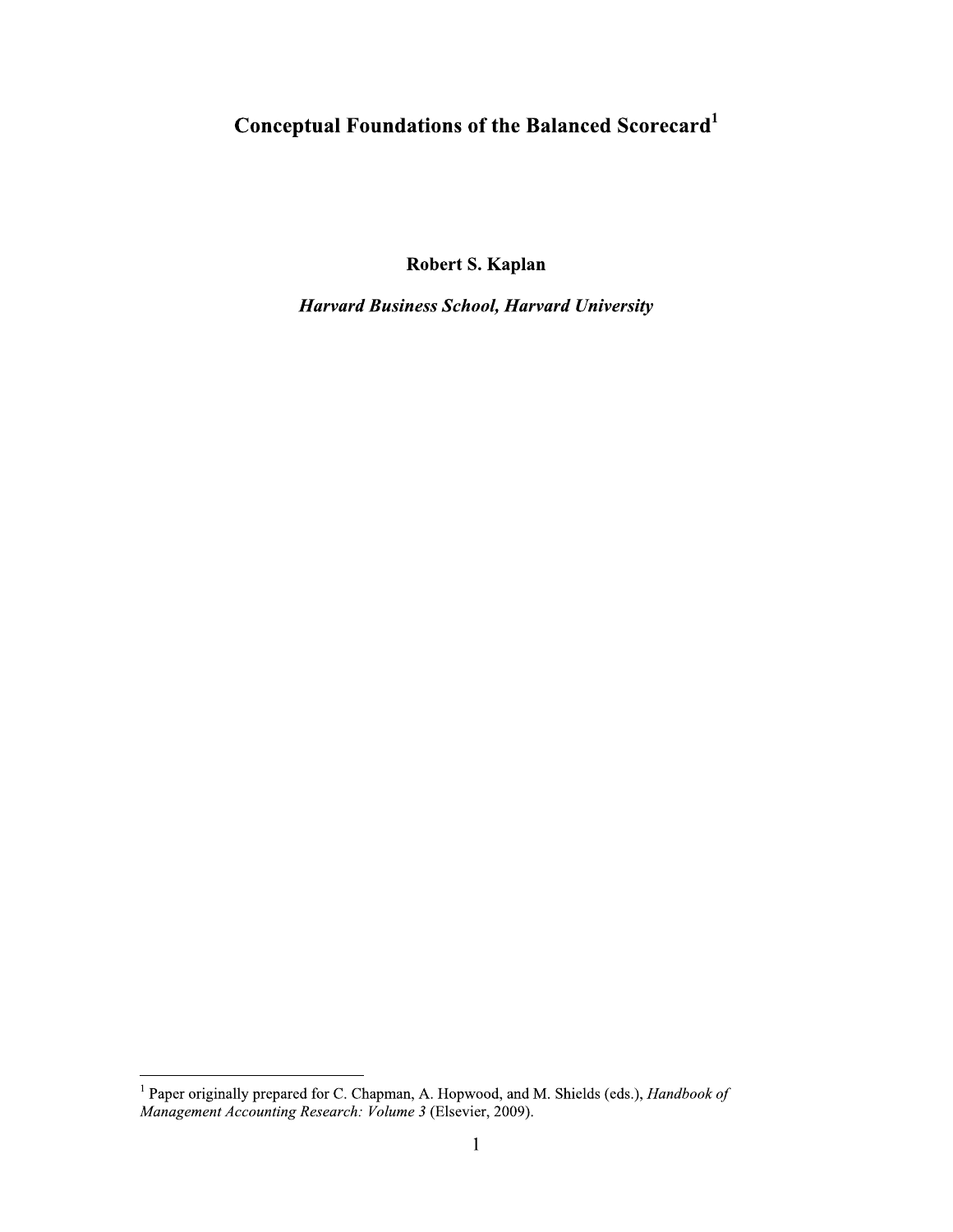#### **Conceptual Foundations of the Balanced Scorecard**

#### **Abstract**

David Norton and I introduced the Balanced Scorecard in a 1992 Harvard Business Review article (Kaplan & Norton, 1992). The article was based on a multi-company research project to study performance measurement in companies whose intangible assets played a central role in value creation (Nolan Norton Institute, 1991). Norton and I believed that if companies were to improve the management of their intangible assets, they had to integrate the measurement of intangible assets into their management systems.

After publication of the 1992 HBR article, several companies quickly adopted the Balanced Scorecard giving us deeper and broader insights into its power and potential. During the next 15 years, as it was adopted by thousands of private, public, and nonprofit enterprises around the world, we extended and broadened the concept into a management tool for describing, communicating and implementing strategy. This paper describes the roots and motivation for the original Balanced Scorecard article as well as the subsequent innovations that connected it to a larger management literature.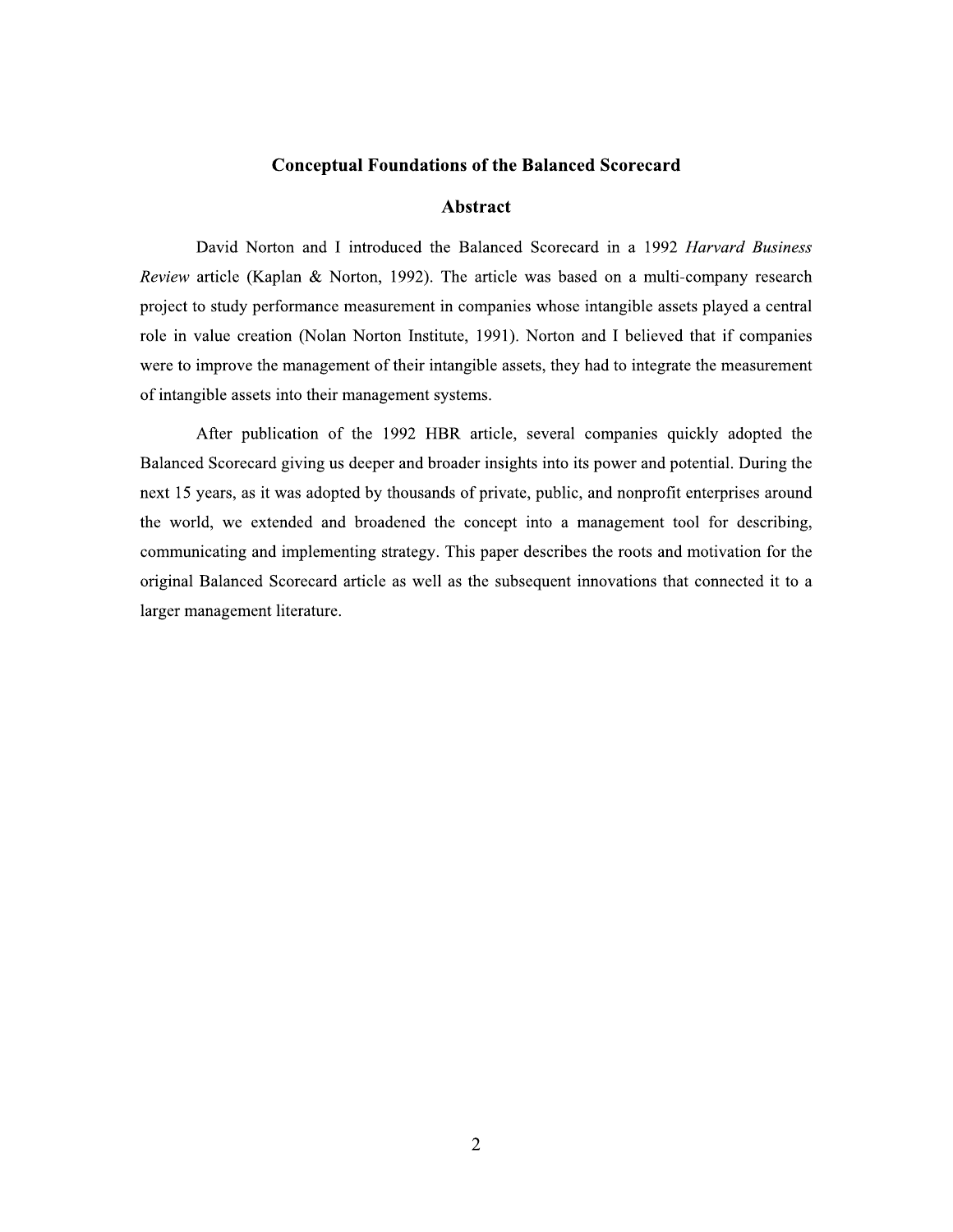## "Conceptual Foundations of the Balanced Scorecard"

Robert S. Kaplan

David Norton and I introduced the Balanced Scorecard in a 1992 Harvard Business Review article.<sup>1</sup> The article was based on a 1990 Nolan, Norton multi-company research project that studied performance measurement in companies whose intangible assets played a central role in value creation.<sup>2</sup> Our interest in measurement for driving performance improvements arose from a belief articulated more than a century earlier by a prominent British scientist, Lord Kelvin:<sup>3</sup>

I often say that when you can measure what you are speaking about, and express it in numbers, you know something about it; but when you cannot measure it, when you cannot express it in numbers, your knowledge is of a meager and unsatisfactory kind.

If you can not measure it, you can not improve it.

Norton and I believed that measurement was as fundamental to managers as it was for scientists. If companies were to improve the management of their intangible assets, they had to integrate the measurement of intangible assets into their management systems.

After publication of the 1992 HBR article, several companies quickly adopted the Balanced Scorecard giving us deeper and broader insights into its power and potential. During the next 15 years, as it was adopted by thousands of private, public, and nonprofit enterprises around the world, we extended and broadened the concept into a management tool for describing, communicating and implementing strategy. In this paper, I describe the roots and motivation for the original Balanced Scorecard article as well as the subsequent innovations that connected it to a larger management literature. The paper uses the following structure for organizing the origin and subsequent development of the **Balanced Scorecard:** 

- 1. Balanced Scorecard for Performance Measurement
- 2. Strategic Objectives and Strategy Maps
- 3. The Strategy Management System
- 4. Future Opportunities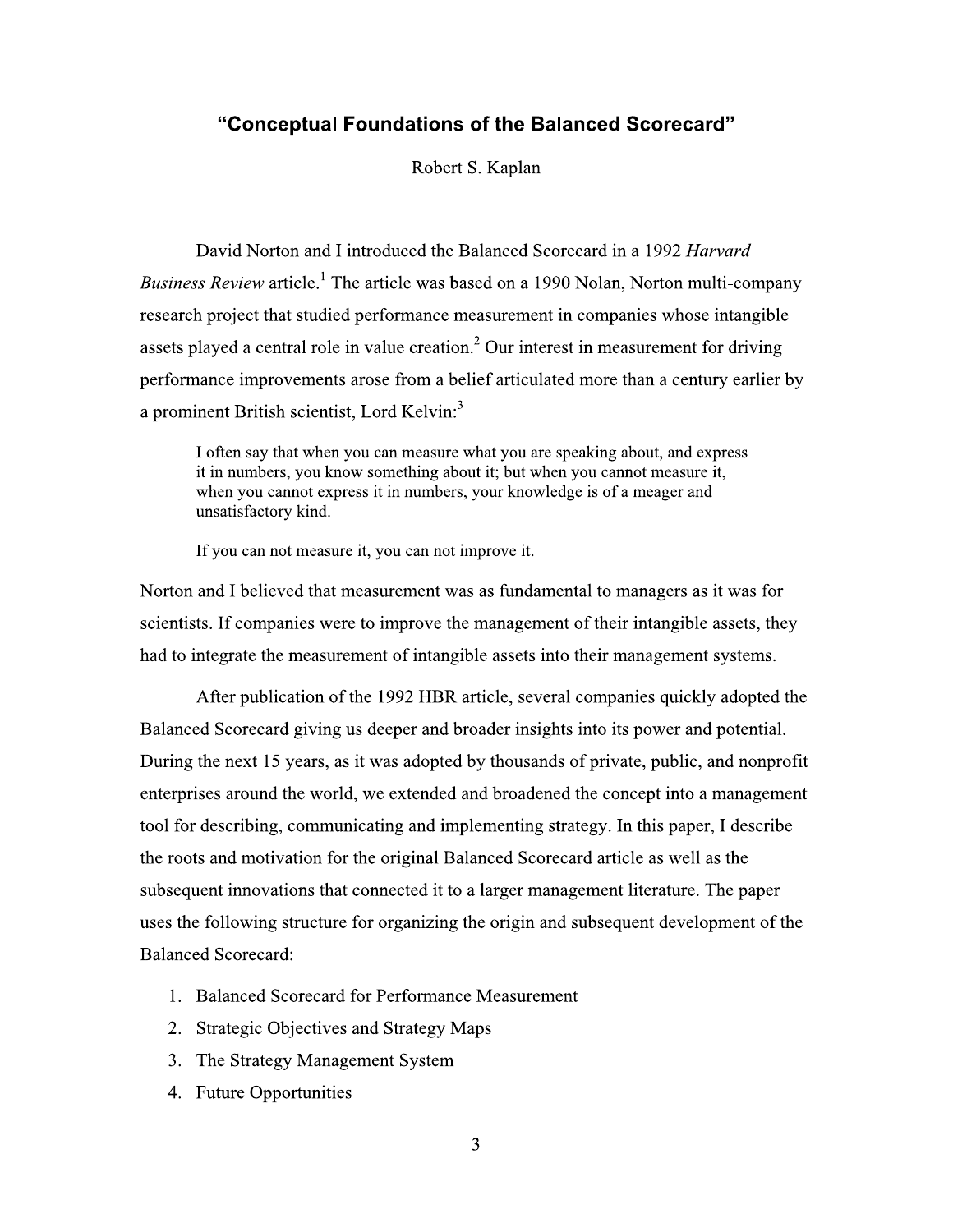#### **Balanced Scorecard for Performance Measurement**

Figure 1 shows the original structure for the Balanced Scorecard (BSC). The BSC retains financial metrics as the ultimate outcome measures for company success, but supplements these with metrics from three additional perspectives – customer, internal process, and learning and growth – that we proposed as the drivers for creating long-term shareholder value.



Figure 1: Translating Vision and Strategy: Four Perspectives

#### 1.1. Historical Roots: 1950-1980

The Balanced Scorecard, of course, was not original for advocating that nonfinancial measures be used to motivate, measure, and evaluate company performance. In the 1950s, a General Electric corporate staff group conducted a project to develop performance measures for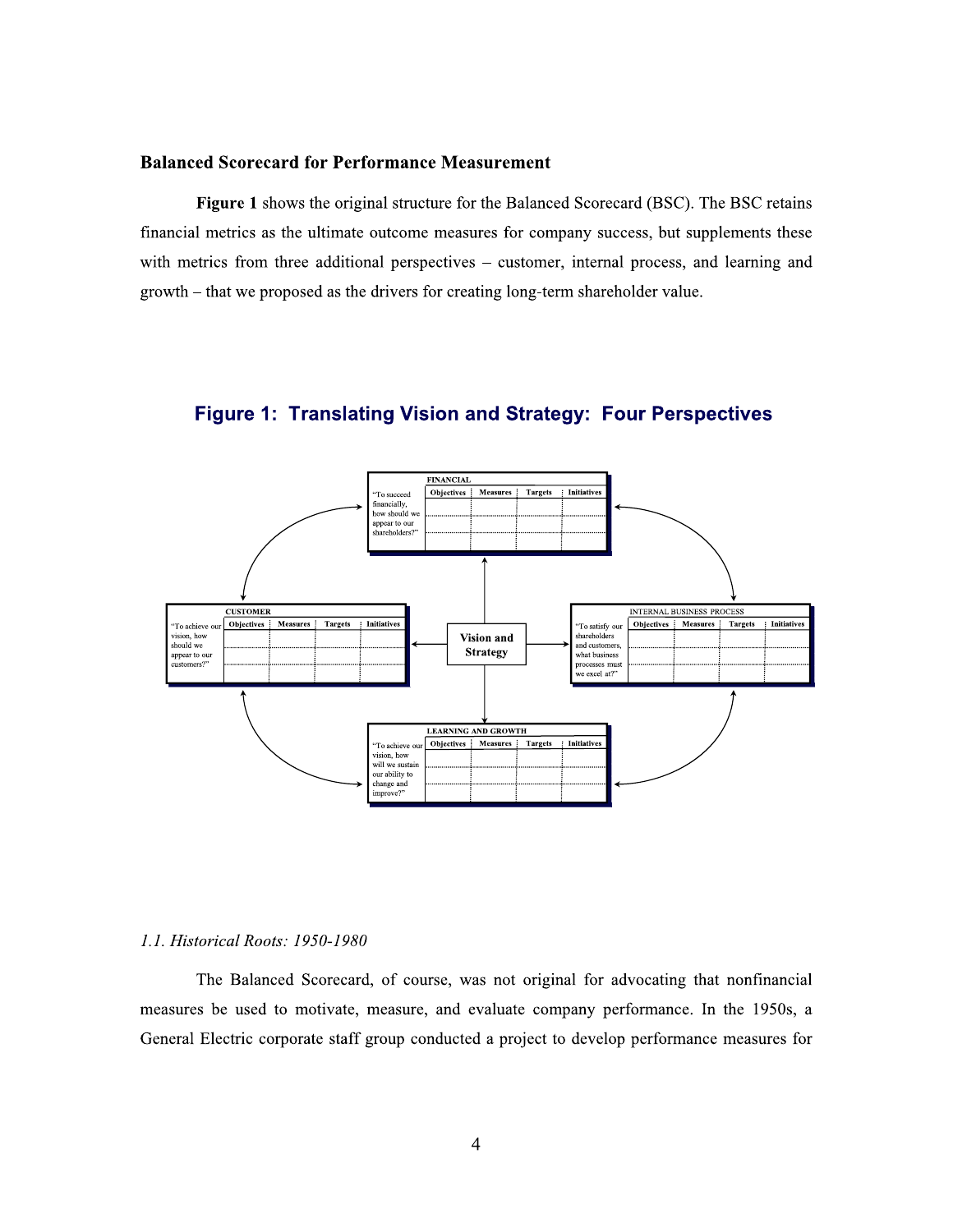GE's decentralized business units (Lewis, 1955).<sup>2</sup> The project team recommended that divisional performance be measured by one financial and seven nonfinancial metrics.

- 1. Profitability (measured by residual income)
- 2. Market share
- 3. Productivity
- 4. Product leadership
- 5. Public responsibility (legal and ethical behavior, and responsibility to stakeholders including shareholders, vendors, dealers, distributors, and communities)
- 6. Personnel development
- 7. Employee attitudes
- 8. Balance between short-range and long-range objectives

One can see the roots of the Balanced Scorecard in these eight objectives. The financial perspective is represented by the first GE metric, the customer perspective with the second, the process perspective with metrics 3 -5, and the learning and growth perspective with metrics 6 and 7. The  $8<sup>th</sup>$  metric captures the essence of the Balance Scorecard, encouraging managers to achieve a proper balance between short and long-range objectives. Unfortunately, the noble goals of the 1950s GE corporate project never got ingrained into the management system and incentive structure of GE's line business units. In fact, despite metrics 5 and 8 in the above list, several GE units were subsequently convicted of price-fixing schemes, with their managers claiming that corporate pressure for short-term profits led them to compromise long-term objectives and their public responsibilities.

At about the same time as the GE project, Herb Simon and several colleagues at the newly-formed Graduate School of Industrial Administration, Carnegie Institute of Technology (later Carnegie-Mellon University) identified several purposes for accounting information in organizations:

Scorecard questions: "Am I doing well or badly?"

Attention-directing questions: "What problems should I look into?"

Problem-solving questions: "Of the several ways of doing the job, which is the best?

 $\overline{2}$ 

See also, General Electric (A), HBS Case Study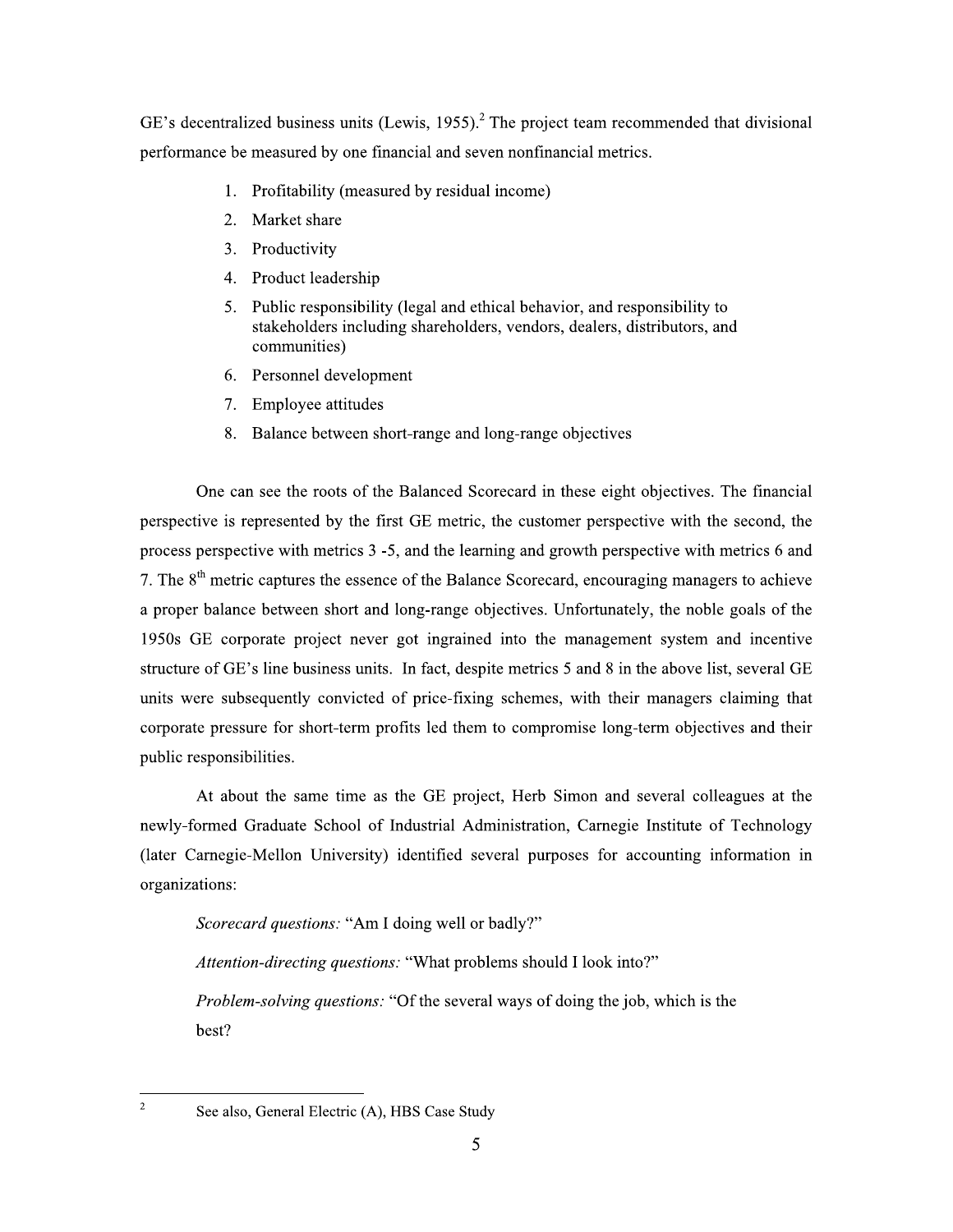Simon and his colleagues explored the role for financial and nonfinancial information to inform these three questions. This study was perhaps the first to introduce the term "scorecard" into the performance management discussion.

Peter Drucker introduced management by objectives in his classic 1954 book, The *Practice of Management.* Drucker argued that all employees should have personal performance objectives that aligned strongly to the company strategy:

Each manager, from the "big boss" down to the production foreman or the chief clerk, needs clearly spelled-out objectives. These objectives should lay out what performance the man's [sic] own managerial unit is supposed to produce. They should lay out what contribution he and his unit are expected to make to help other units obtain their objectives. [...] These objectives should always derive from the goals of the business enterprise. [...] [M] anagers must understand that business results depend on a balance of efforts and results in a number of areas. [...] Every manager should responsibly participate in the development of the objectives of the higher unit of which his is a part. [...] He must know and understand the ultimate business goals, what is expected of him and why, what he will be measured against and how (Drucker 1954, pp. 126-9).

Despite Drucker's insights and urgings, however, management by objectives in the next halfcentury mostly became a somewhat bureaucratic exercise, administered by the human resources department, based on local goal-setting that was operational and tactical, and rarely informed by business-level strategies and objectives. Companies at Drucker's time and for many years thereafter lacked a clear way of describing and communicating top-level strategy in a way that middle managers and front-line employees could understand and internalize.

In the mid-1960s, Robert Anthony, building upon the decade-earlier research by Simon et al, and on another article by Simon on programmed versus nonprogrammed decisions, proposed a comprehensive framework for planning and control systems. Anthony identified three different types of systems: strategic planning, management control, and operational control. Strategic planning was defined as:

the process of deciding upon objectives, on changes in these objectives, on the resources used to attain these objectives, and on the policies that are to govern the acquisition, use, and disposition of these resources (Anthony 1965, p.16).

Foreshadowing the subsequent development of strategy maps, Anthony claimed that strategic planning depends "on an estimate of a cause-and-effect relationship between a course of action and a desired outcome," but concluded that, because of the difficulty of predicting such a relationship, "strategic planning is an art, not a science." Further, Anthony noted that strategic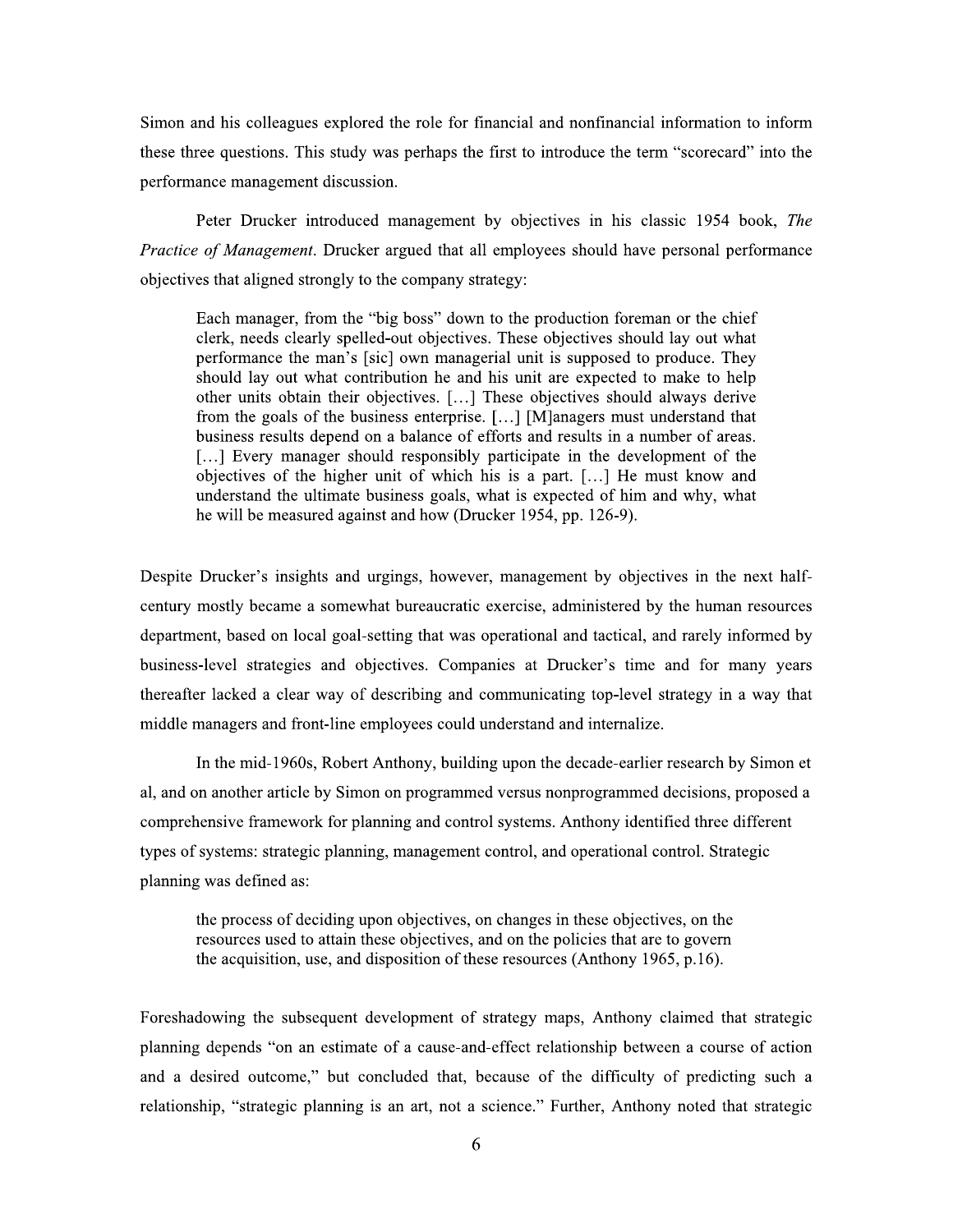planning is not accompanied by what we would today call strategic control, "Although strategic revision is important, top management spends relatively little time in this activity." Anthony also believed that information for strategic planning usually had a financial emphasis.

Anthony's second category, management control, concerned "the process by which managers assure that resources are obtained and used effectively and efficiently in the accomplishment of the organization's objectives" (Anthony 1965, p. 17). He observed that management control systems, with rare exceptions, have an underlying *financial* structure; that is, plans and results are expressed in monetary units ... the only common denominator by means of which the heterogeneous elements of outputs and inputs can be combined and compared. He acknowledged, however,

Although management control systems have financial underpinnings, it does not follow that money is the only basis of measurement, or even that it is the most important basis. Other quantitative measurements, such as [...] market share, yields, productivity measures, tonnage of output, and so on, are useful. (Anthony  $1965, p. 42)$ 

Anthony described the third category, operational or task control, as "the process of assuring that specific tasks are carried out effectively and efficiently." He stated that information for operational control was mostly nonmonetary, though some information could be denominated in monetary terms (presumably, frequent variance reports on labor, machine, and materials quantity and cost variances).

Thus the roots of management planning and control systems encompassing both financial and nonfinancial measurement can be seen in these early writings of Simon, Drucker, and Anthony. Despite the advocacy of these scholars, however, the primary management system for most companies, until the 1990s, used financial information almost exclusively and relied heavily on budgets to maintain focus on short-term performance.

#### 1.2. Japanese Management Movement: 1975-1990

During the 1970s and 1980s, innovations in quality and just-in-time production by Japanese companies challenged the Western leadership in many important industries. Several authors argued that Western companies' narrow focus on short-term financial performance contributed to their complacency and slow response to the Japanese threat. Johnson and Kaplan (1987) reviewed the history of management accounting and concluded that US corporations had become obsessed with short-term financial measures and had failed to adapt their management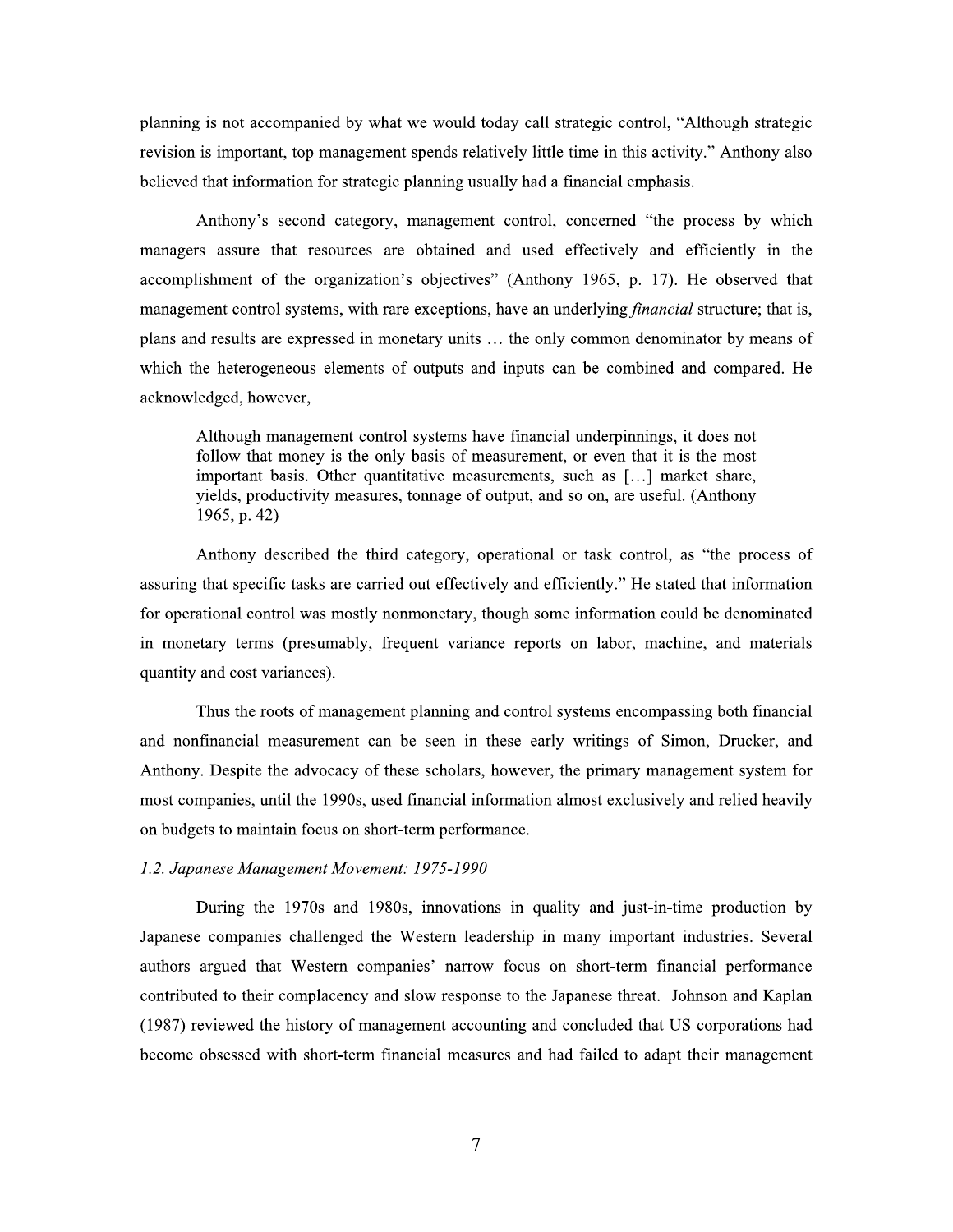accounting and control systems to the operational improvements from successful implementation of total quality and short-cycle-time management.

A Harvard Business School project on Council on Competitiveness (Porter, 1992) echoed these critiques when it identified the following systematic differences between investments made by US corporations versus those made in Japan and Germany:

The US system is less supportive of investment overall because of its sensitivity to current returns ... combined with corporate goals that stress current stock price over long-term corporate value.

The US system favors those forms of investment for which returns are most readily measurable. ... This explains why the United States underinvests, on average, in intangible assets [N.B., product and process innovation, employee skills, customer satisfaction] where returns are more difficult to measure.

The US system favors acquisitions, which involve assets that can be easily valued over internal development projects that are more difficult to value. (Porter, 1992, p. 72-73).

Some accounting academics proposed methods by which a firm's spending to create intangible assets could be capitalized and placed as assets on the corporate Balance Sheet. During the 1970s, there was a burst of interest in human resources accounting (Flamholtz, 1974; Caplan and Landekich, 1975; Grove et al, 1977). Subsequently, Baruch Lev and his doctoral students and colleagues proposed that financial reporting could be more relevant if companies capitalized their expenditures on intangible assets or found other methods by which these assets could be placed on corporate Balance Sheets. While such a treatment is consistent with Lord Kelvin's (and our) advocacy of measurement to improve understanding and management, none of these approaches gained traction in actual companies. Several factors led to the lack of adoption of placing values for intangible assets on corporate Balance Sheets.

First, the value from intangible assets is indirect. Assets such as knowledge and technology seldom have a direct impact on revenue and profit. Improvements in intangible assets affect financial outcomes through chains of cause-and-effect relationships involving two or three intermediate stages. For example, consider the linkages in the service management profit chain (Heskett et al, 1994; Heskett, Sasser and Schlesinger, 1997), a development done in parallel and consistent with our Balanced Scorecard approach:

- investments in employee training lead to improvements in service quality  $\bullet$
- better service quality leads to higher customer satisfaction
- higher customer satisfaction leads to increased customer loyalty  $\bullet$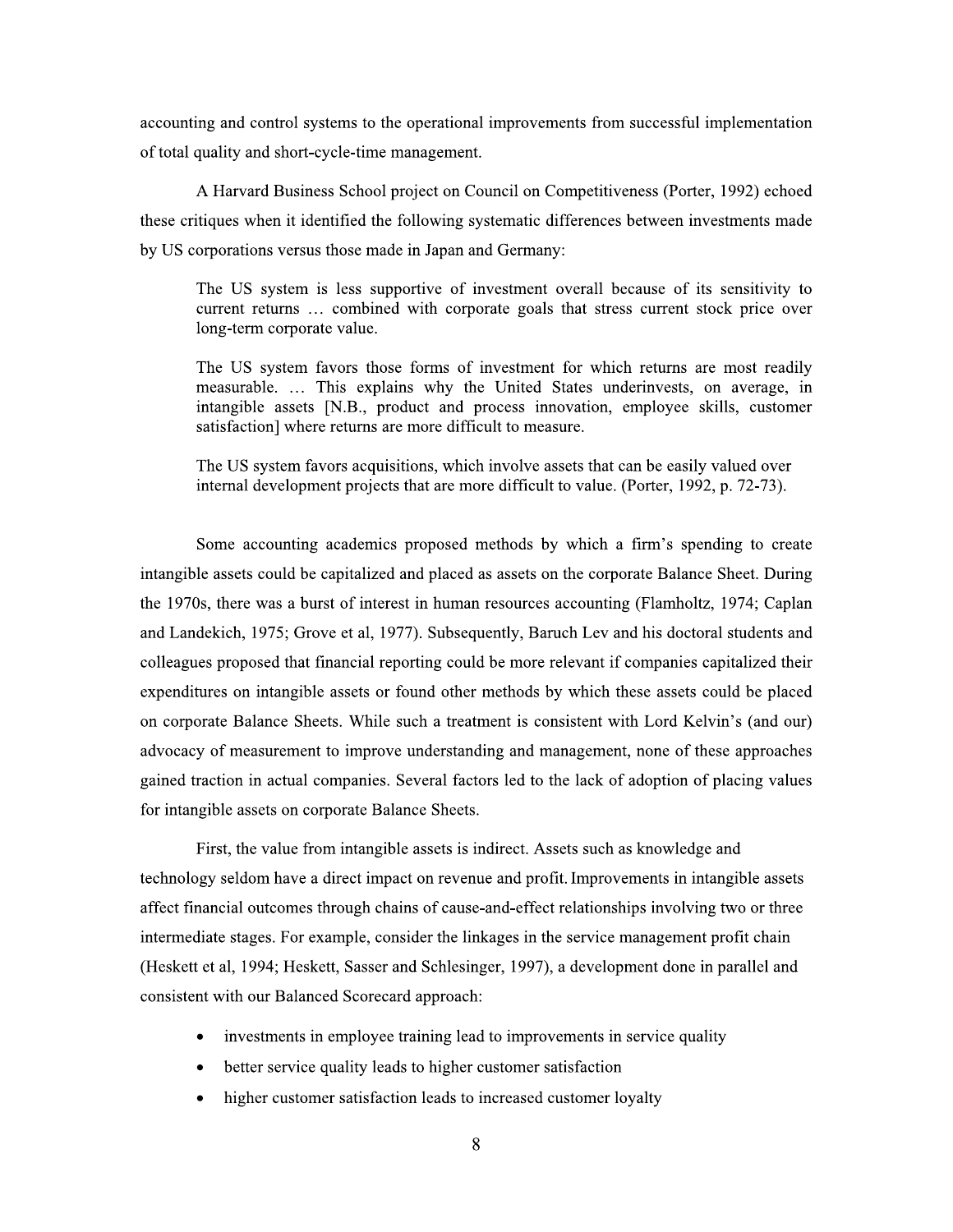increased customer loyalty generates increased revenues and margins.  $\bullet$ 

Financial outcomes are separated causally and temporally from improving employees' capabilities. The complex linkages make it difficult if not impossible to place a financial value on an asset such as workforce capabilities or employee morale, much less to measures changes from period to period in such a financial value.

Second, the value from intangible assets depends on organizational context and strategy. This value cannot be separated from the organizational processes that transform intangibles into customer and financial outcomes. A corporate Balance Sheet is a linear, additive model. It records each class of asset separately and calculates the total by adding up each asset's recorded value. The value created from investing in individual intangible assets, however, is neither linear nor additive.

Senior investment bankers in a firm such as Goldman Sachs are immensely valuable because of their knowledge about complex financial products and their capabilities for managing relationships and developing trust with sophisticated customers. People with the same knowledge, experience, and capabilities, however, are nearly worthless to a financial services company such as etrade.com that emphasizes operational efficiency, low cost, and technology-based trading. The value of an intangible asset depends critically on the context  $-$  the organization, the strategy, and other complementary assets – in which the intangible asset is deployed.

Also, intangible assets seldom have value by themselves.<sup>3</sup> Generally, they must be bundled with other intangible and tangible assets to create value. For example, a new growthoriented sales strategy could require new knowledge about customers, new training for sales employees, new databases, new information systems, a new organization structure, and a new incentive compensation program. Investing in just one of these capabilities, or in all of them but one, could cause the new sales strategy to fail. The value does not reside in any individual intangible asset. It arises from creating the entire set of assets along with a strategy that links them together. The value-creation process is multiplicative, not additive.

Rather than attempt a solution to the measurement and management of intangible assets within the financial reporting framework, several articles and books in the 1980s recommended that companies integrate nonfinancial indicators of their operating performance into their management accounting and control systems, e.g. Howell et al. (1987), Berliner and Brimson

 $\overline{\mathbf{3}}$ Brand names, which can be sold, are an exception.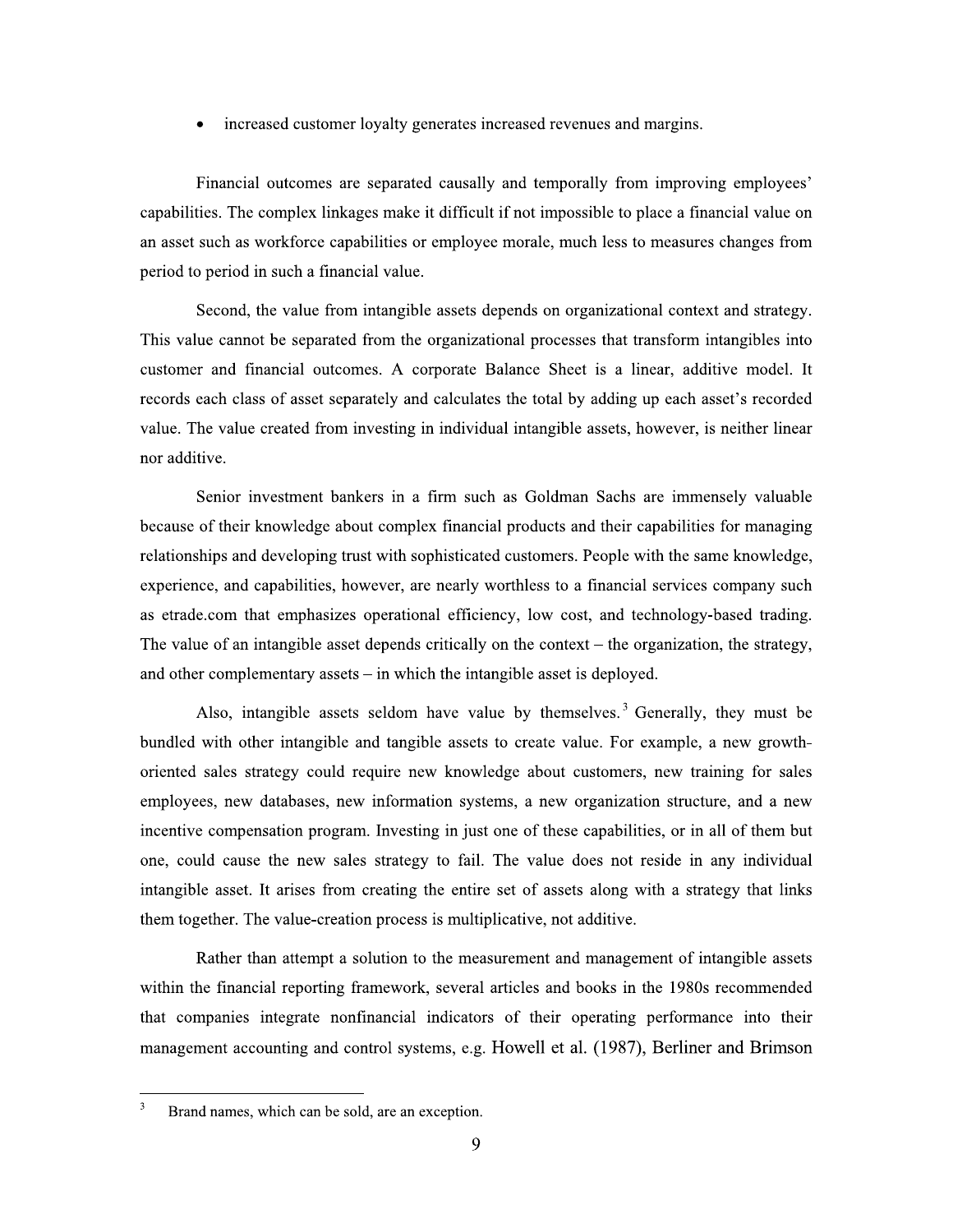(1991), Kaplan (1990). Some authors went further when they urged that internal reporting of financial information to managers and employees, especially those tasked with improving operations by continuous improvement of quality, process yields, and process cycle times, be abolished.

Managing with information from financial accounting systems impedes business performance today because traditional cost accounting data do not track sources of competitiveness and profitability in the global economy. Cost information, per se, does not track sources of competitive advantage such as quality, flexibility and dependability. [...] Business needs information about activities, not accounting costs, to manage competitive operations and to identify profitable products (Johnson, 1980, 44-5).

Essentially, these authors argued that companies should focus on improving quality, reducing cycle times, and improving companies' responsiveness to customers' demands. Doing these activities well, they believed, would lead naturally to improved financial performance.

The US Government in 1987 introduced the Malcolm Baldrige National Quality Award to promote quality awareness, recognize quality achievements, and publicize successful quality strategies. The initial set of Baldrige criteria included financial metrics (profits per employee), customer-perceived quality metrics (market cycle time, late deliveries), internal process metrics (defects, total manufacturing time, order entry time, supplier defects) and employee metrics (training per employee, morale). But in the early 1990s, several studies revealed that even businesses that had received the Baldrige Award for quality excellence could encounter financial difficulties, suggesting that the link, assumed by the academic scholars quoted above, between continuous process improvement and financial success was far from automatic.

During the late 1980's, I wrote several case studies that described how some companies had integrated well financial information with nonfinancial information on process quality and cycle times for front-line employees. In an operating department of a large chemical company,<sup>4</sup> a chemical-engineer department manager had introduced a daily income statement for the operators in his department. Even though the employees already had access (every 2-4 hours) to thousands of observations about operating parameters, throughput, and quality, the new daily income statement proved a big hit, and helped the employees set production records for throughput and quality. The daily income statement helped employees quickly assess the consequences from offspec production or machine downtime, enabled them make trade-offs among conflicting demands on quality and throughput, and guided and justified their decisions about spending to improve quality and throughput.

<sup>&</sup>quot;Texas Eastman Company," HBS Case #9-190-039.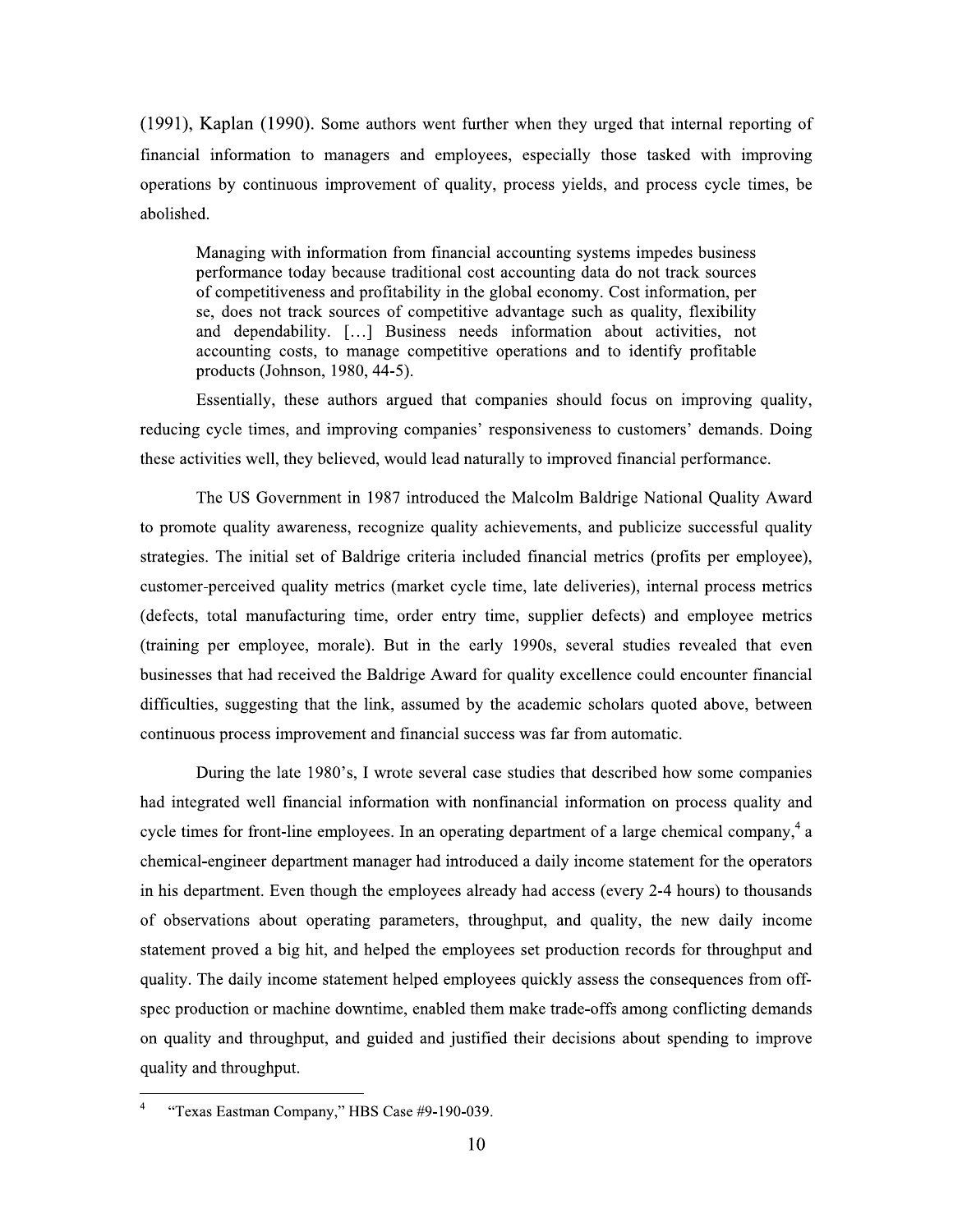Another case described how a Big-3 automobile engine fabrication plant had made a deep commitment to total quality management principles. It provided decentralized work teams with continuous information about machine downtime and scrap to facilitate operational improvements at bottleneck machines and processes, and to eliminate the root causes of scrap and off-spec production. But in addition to the daily information on machine downtime, throughput and scrap (all nonfinancial measures), the work teams received a daily report on their spending on indirect materials, such as supplies, tools, scrap and maintenance materials, plus a weekly report on total overhead expenses charged to their departments, including telephone, utilities, indirect labor, and salaries of engineering and technical assistants. Plant management wanted the teams not only to improve quality and throughput but also to make decisions that could directly influence the costs being incurred in their departments.<sup>5</sup> These two cases revealed the power of complementing nonfinancial information with financial information, even for front-line production employees.

A third case, about a semiconductor company, Analog Devices, described how executives at the top of the organization benefited from seeing nonfinancial information. Analog Devices, like the chemicals plant and the Big-3 automobile engine plant, had introduced a highly successful quality management system, which included an innovative quality improvement metric.<sup>6</sup> In addition, Analog's vice president of quality and improvement, an experienced Baldrige Award examiner, had translated the Baldrige criteria into an internal corporate scorecard for his executive team. The corporate scorecard included some high-level financial metrics that the executive team had been accustomed to managing, but also the Baldrige quality metrics organized by three other perspectives:

- customer quality metrics, such as on-time delivery, lead time, and customermeasured defects
- manufacturing process metrics, such as yield, part-per-million defect rates, and cycle times
- employee metrics, such as absenteeism and lateness.

The Analog scorecard signaled that to make quality improvement a senior executive focus, the measurement system should be expanded beyond financial indicators to include an array of quality metrics relating to customers, manufacturing processes, and employees.

The three cases provided successful counter-examples to the various scholars and consultants who argued that front-line employees need see only nonfinancial indicators while

<sup>5</sup> "Romeo Engine Plant," Harvard Business School Case #9-194-032

 $\ddot{6}$ "Analog Devices: The Half-Life System," HBS Case #9-190-061.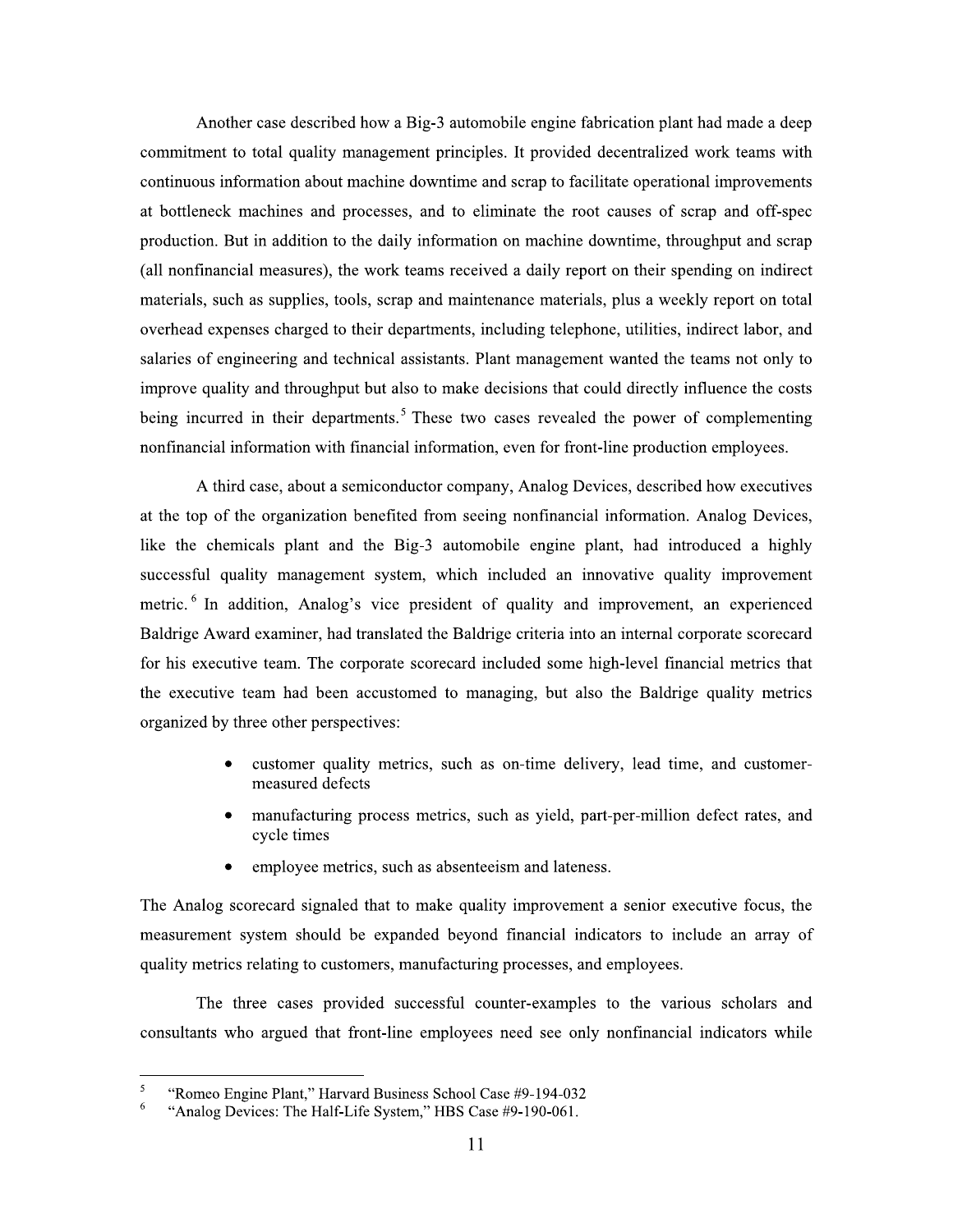senior management can and should focus only on financial ones. The cases showed how frontline employees could benefit from seeing financial metrics, while senior executive teams benefited from supplementing their financial view of the world with metrics about customers, quality, and employees. Thus the stage was set for thinking about a general framework by which both senior-level executive teams and front-line production workers would receive financial and nonfinancial information.

#### 1.3. Shareholder Value and the Principal-Agent Framework

Not all academics, however, had been exposed to the recent advances in operations management. Many remained focused on economics and finance, especially the efficient markets theory from the 1960s and early 1970s (Fama, 1971). Economists also introduced principal-agent theory (Jensen-Meckling, 1976, Harris-Raviv, 1979; Holmström, 1979, Grossman-Hart, 1983) to formalize the inherent conflict of interests between hired executive teams and the companies' dispersed shareholders (owners). The principal-agent adherents urged companies to provide more financial incentives to senior executive teams, especially incentives based on financial performance, the typical "outcome" measure assumed in principal-agent models. Efficient markets research; suggested that stock prices continually reflected all the relevant public information about companies' performance, and that executives' compensation could be better aligned with owners' interests through expanded use of stock options and other equity rewards (Jensen-Meckling, 1976; Fama-Jensen, 1983). In a similar vein, some argued for aligning compensation to better accounting surrogates of stock market performance, especially residual income under its new name, economic value added (Stewart, 1991).

The 1980s saw a huge increase in the linkage between executives' pay and incentives to financial performance. For the financial economists at the vanguard of this movement, the idea of senior executives paying attention to nonfinancial performance metrics was close to blasphemous. As Michael Jensen (2001), a leading financial economics scholar, has stated:

Balanced Scorecard theory is flawed because it presents managers with a scorecard which gives no score – that is no single-valued measure how they have performed. Thus managers evaluated with such a system [...] have no way to make principled or purposeful decisions.

I obviously agree with Jensen that managers cannot be paid by a set of unweighted performance metrics. Ultimately, if a company wants to set bonuses based on measured performance, it must reward based on a single measure (either a stock market or accountingbased metric) or provide a weighting among the multiple measures a manager has been instructed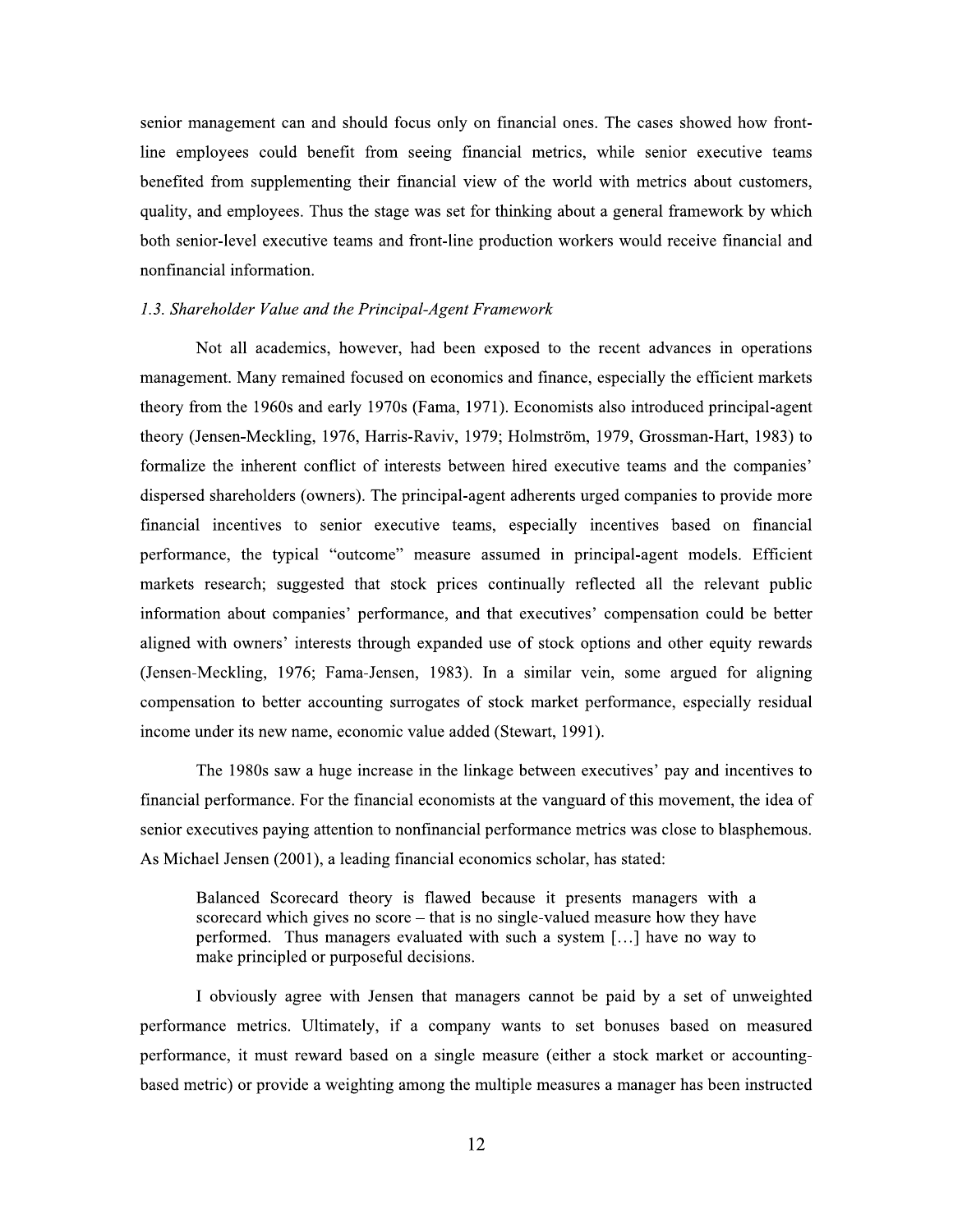to improve. But linking performance to pay is only one component of a comprehensive management system.

Consider an airplane where passengers contract with the pilot for a safe and on-time journey. One can imagine an airplane cockpit designed by a financial economist. It consists of a single instrument that displays the destination to be achieved and the desired time of arrival. Or, the pilot is given a more complex navigation instrument where the movement of the needle represented a weighted average of estimated time to arrival, fuel remaining, altitude, deviation from expected flight path, and proximity to other airplanes. Few of us would feel comfortable flying in a plane guided only by the single instrument even though the incentives of the pilot and the passengers for a safe, on-time arrival are perfectly aligned. Incentives are important, but so also are information, communication, and alignment.

#### 1.4. Uncertainty and Multi-Period Optimization

Many of the principal-agent models developed by economists and finance scholars are single-period in which the firm's output gets revealed at the end of the period and no further managerial (agent) actions are required. In these cases, contracting on output, such as measured financial performance, can be optimal. Or, if financial performance, measured by end-of-period stock price or economic value added, is a complete and sufficient statistic for the value managers have created during the period, then incentive contracts based on stock prices or economic value added can also be optimal. But many of the actions that managers take during a period – such as upgrading the skills and motivation of employees, advancing products through the research and development pipeline, improving the quality of processes, and enhancing trusted relationships with customers and suppliers  $-$  are not revealed to public investors so that their implications for firm value cannot be incorporated into end-of-period stock prices. Also, while managers may know the amount they spent on enhancing their intangible assets, they may have little idea, in the short-run, about how much value they have created. And, for sure, such value increases (or decreases if the expenditures do not generate future value in excess of the amount spent) do not get incorporated into the end-of-period stock price or residual value (economic value added) metric.

Dynamic programming teaches us that the optimal actions in the first period of a multiperiod model are far from the optimal actions in the final period. Managers attempting to maximize total shareholder value over, say, a ten year period cannot accomplish this goal by optimizing reported financial performance or stock price, period-by-period. The Balanced Scorecard recognizes the limitation of managing to financial targets alone in short-time horizons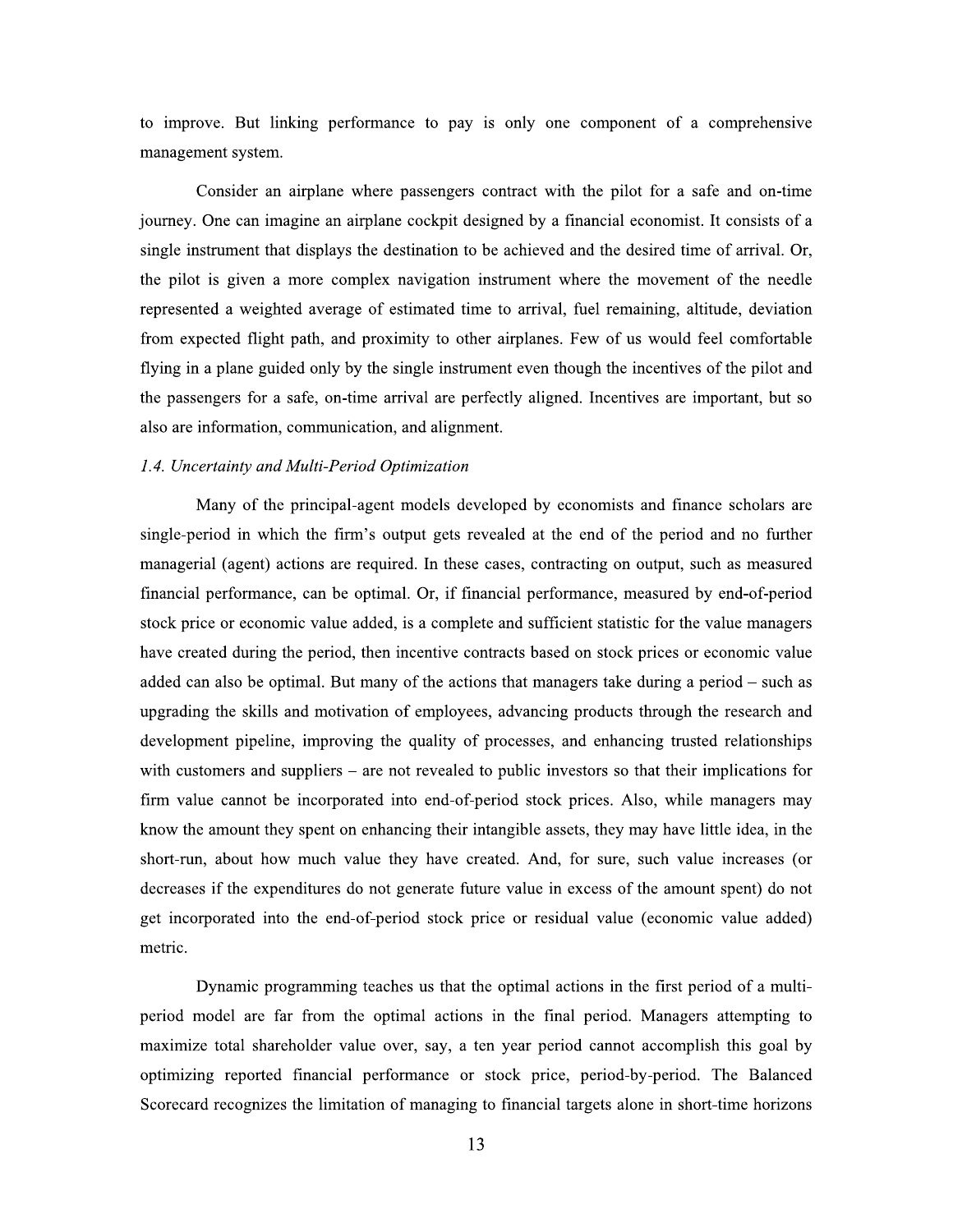when managers are following a long-term strategy of enhancing the capabilities of their customer and supplier relationships, operating and innovation processes, human resources, information resources, and organizational climate and culture. But because the links from process improvements and investments in intangible assets to customer and financial outcomes are uncertain (recall the financial problems of several of the early excellent-quality companies), the Balanced Scorecard includes the outcome metrics as well to signal when the long-term strategy appears to be delivering the expected and desired results.

#### 1.5. Stakeholder Theory

Stakeholder theory offers another multi-dimensional approach for enterprise performance measurement. Stakeholders are defined as the groups or individuals, inside or outside the enterprise, that have a stake or can influence the organization's performance. The theory generally identifies five stakeholder groups for a company: three of them, shareholders, customers, and communities, define the external expectations of a company's performance; the other two, suppliers and employees, participate with the company to plan, design, implement and deliver the company's products and services to its customers (Atkinson et al., 1997, p. 27). Management control scholars who apply stakeholder theory to performance measurement, believe "performance measurement design starts with stakeholders" (Neely and Adams, 2002). The stakeholder approach to performance measurement starts by defining objectives for what each stakeholder group expects from the corporation and how each group contributes to the success of the corporation. Once stakeholder expectations or, even further, implicit and explicit contracts between the stakeholders and the corporation get defined, the corporation then defines a strategy to meet these expectations and fulfill the contracts. Thus, while the Balanced Scorecard approach starts with strategy and then identifies the inter-relationships and objectives for various stakeholders, the stakeholder approach starts with stakeholder objectives and, in a second step, defines a strategy to meet shareholder expectations.

Just as Chandler articulated that strategy precedes structure, I strongly believe that strategy also precedes stakeholders. The stakeholder movement likely developed to counter the narrow shareholder value maximization view articulated by Milton Friedman and, subsequently, financial economists, such as Jensen. In this spirit, I believe the stakeholder helped us appreciate the value from nurturing multiple relationships that drive long-term and sustainable value creation. But stakeholder theory confuses means and ends, and therefore ends up less powerful, less actionable, and, ultimately, less satisfying (at least to me) than the strategy map/Balanced Scorecard approach. We advocate selecting a strategy first, and only subsequently working out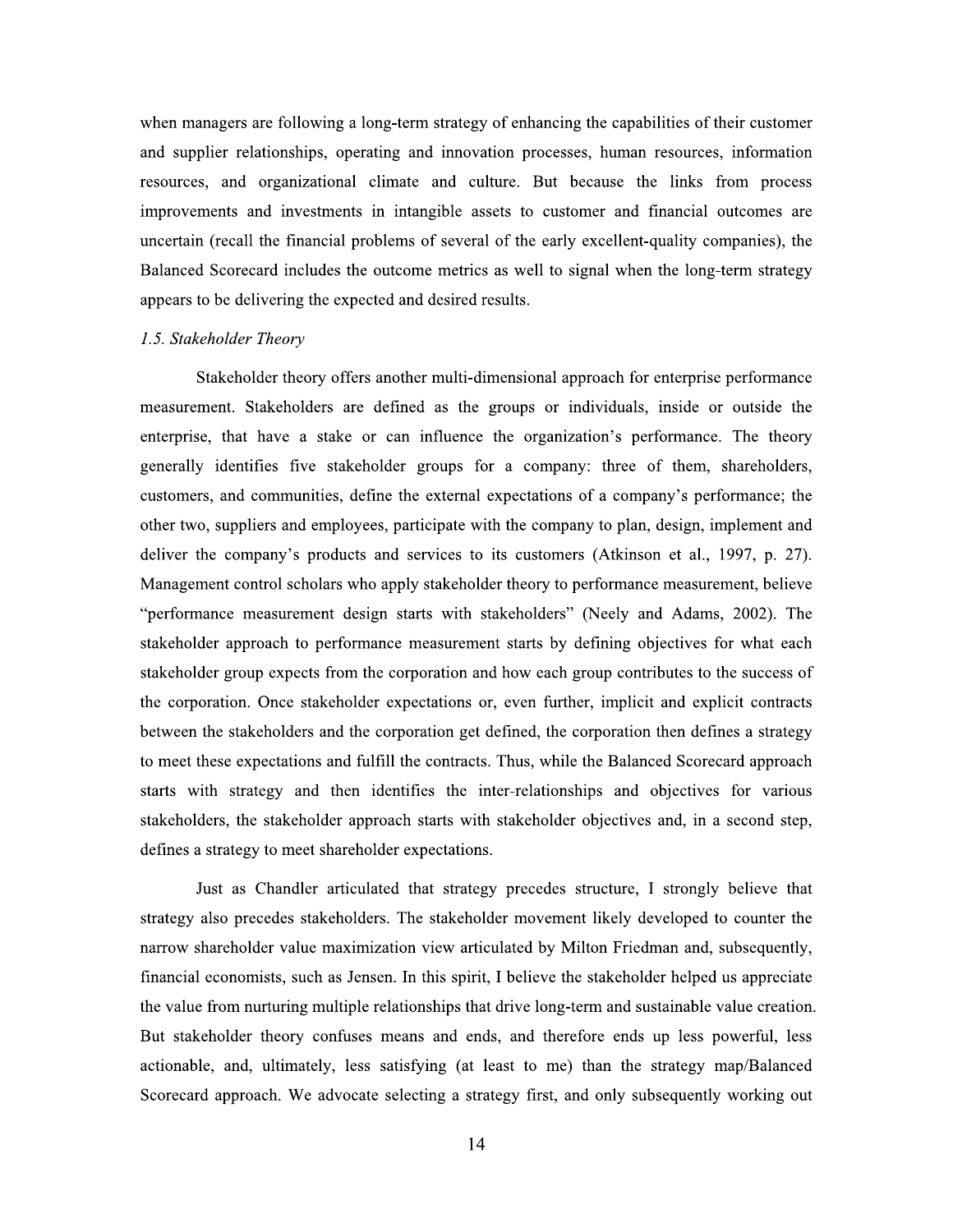the relationship with stakeholders, as needed by the strategy. I will illustrate my point of view with two examples.

First, let's take the example of Mobil's US Marketing and Refining, a well-documented Balanced Scorecard implementation.<sup>7</sup> Mobil learned, through marketing research, that its customers were heterogeneous. Some valued low price only; for them Mobil should offer the cheapest prices, matching or beating the prices of discount stations and the other major gasoline companies. Other customers, however, were not so price sensitive and were willing to pay a price premium, say up to \$0.10-0.12 per gallon, if they could have a superior buying experience (quick serve, pay by credit cards at the pump, clean rest rooms, friendly helpful employees, great convenience store, etc.). Stakeholder theory fails here. Which customers' expectations should Mobil satisfy? It could not be the best for both customer groups. Having larger gasoline stations, with more pumps, equipped with self-pay mechanisms, better-paid and more trained and experienced employees, and a full service convenience store costs money, and these costs would need to be covered by higher prices, thereby disappointing the price-sensitive customers. If Mobil offered the lowest prices, it could not afford to invest in the employees, the convenience store, and the larger stations with more self-service and self-pay pumps, thereby disappointing the customers desiring a great buying experience.

Strategy is about choice. Companies cannot meet the expectations of all their possible customers. Wal-Mart meets the apparel needs of one market segment of customers (pricesensitive), Nordstrom meets the needs of another segment (customer relationships and solutions), and Armani and Ferragamo meet the expectations of a third segment (product-leading fashion, fabric, and fit; price-insensitive). Similarly, customers of Southwest Airlines have different expectations of performance than the business and first class customers who fly British Airways. Strategy determines which customers the company has decided to serve and the value proposition that it will offer to win the loyalty of those customer segments. The determination of strategy must come before defining measures of customer satisfaction and loyalty. Otherwise, following the recommendations of the stakeholder theorists, the company would attempt to meet the expectations of all the existing and potential customers it could serve, getting stuck "in the middle," as described by Michael Porter, with both a high cost and a non-differentiated approach, a recipe for strategy failure.

A similar situation occurs for employees. The Balanced Scorecard deliberately did not label its fourth perspective the "employees" or "people" perspective, choosing a more generic

 $\bar{\tau}$ "Mobil US Marketing and Refining (A)," Harvard Business School Case #197-025.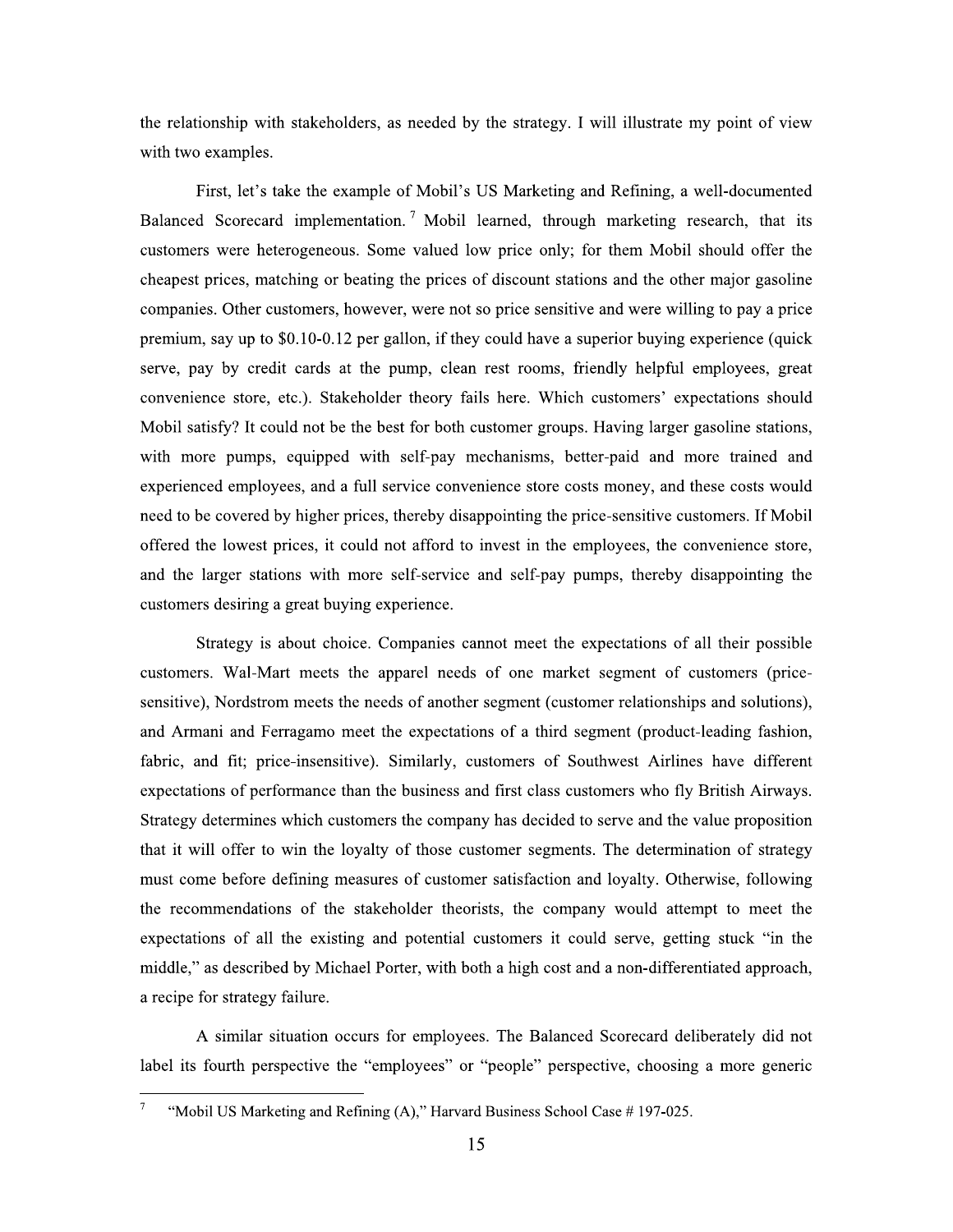name, "learning and growth," to signal that we were not taking a pure stakeholder approach. Under the BSC approach, employee objectives always appear (in the learning and growth perspective) but they get there because they are necessary for the *strategy*, not because someone has labeled them as a "stakeholder." Consider a pharmaceutical company in the early 1990s. One of its most important groups of employees (what we would subsequently call a strategic job family) is the chemists performing research to screen and identify new compounds to treat specific diseases. The stakeholder approach would interview these key employees to learn their career expectations and develop a strategy that would meet their expectations and strive to continually motivate and satisfy these employees.

During the 1990s, however, and continuing into this century, the key scientific discipline for new drug development shifted from chemistry to biology. The new key employees became molecular biologists and geneticists. Pharmaceutical companies shifted their strategies to adapt to the new technologies; the fate of their previous key stakeholder, Ph.D. chemists, became more tenuous, especially if they did not acquire dramatic new capabilities and competencies so that they could contribute to new drug development. Again, the stakeholder view would lock the company into maintaining relationships with its soon-to-be-obsolete employee group and not moving swiftly enough to reflect that it needed entirely new employees to help it implement the new strategy.

Stakeholder theorists also criticize the Balanced Scorecard for not having a separate perspective for suppliers, one of their five essential stakeholder groups. But as with employees, suppliers get on the scorecard (typically in the Process perspective) when they are essential to the strategy. So companies, such as Wal-Mart, Nike and Toyota, for whom suppliers provide a critical component in creating sustainable competitive advantage, would certainly feature supplier performance in their strategy maps. But, consider a company like Mobil US Marketing and Refining, whose main suppliers are petroleum exploration and production companies, providing a commodity, such as crude oil, and construction companies, who build refineries and pipelines. These suppliers provide essential products and services but don't provide any differentiation or support of Mobil's strategy. Similarly, a community bank following a customer intimacy strategy gets its raw material, money, from the US Federal Reserve system. Suppliers are not a critical component of its strategy. So Mobil USM&R and the community bank may not feature suppliers on their scorecards because they don't contribute to the differentiation and sustainability of their strategies. Again, strategy precedes stakeholders and, in this case, may reveal that one of the stakeholder categories is not decisive for the strategy.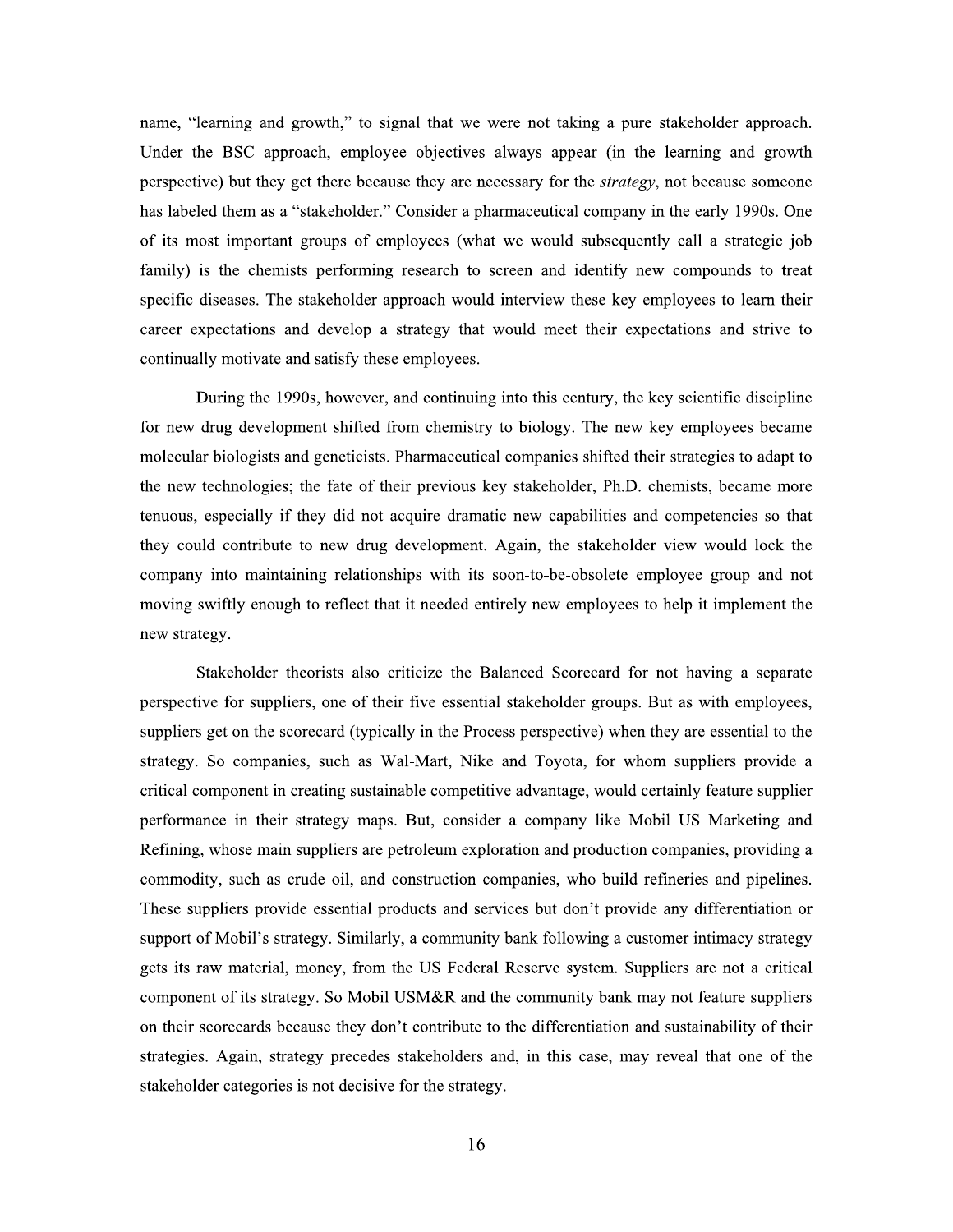Finally, the Balanced Scorecard does include performance in communities as process perspective objectives when such performance does contribute to the differentiation in the strategy (Kaplan and Norton, 2003). This view matches that articulated by Michael Porter when he advocates that environmental and social performance be aligned to and support the company strategy (Porter and Kramer, 1999, 2006). Occasionally companies do not want shareholder value to be the unifying paradigm for its strategy. That's ok; it's their choice. They don't have to abandon the Balanced Scorecard methodology and switch to the stakeholder view. They can use a strategy map and Balanced Scorecard to articulate their strategy that attempts to simultaneously create economic, environmental and social value, and to balance and manage the tensions among them. This is exactly the path taken by Amanco, a Latin American producer of water treatment solutions, whose founding shareholder believed deeply in triple-bottom line performance.<sup>8</sup>

In summary, stakeholder theory was useful to articulate a broader company mission beyond a narrow, short-term shareholder value-maximizing model. It increased companies' sensitivity about how failure to incorporate stakeholder preferences and expectations can undermine an excessive focus on short-term financial results. The Balanced Scorecard, however, incorporates stakeholder interests endogenously, within a coherent strategy and value-creation framework, when outstanding performance with those stakeholders is critical for the success of the strategy. The converse is not true for stakeholder theory. It does not enable companies to develop a strategy when some of the existing "stakeholders" are no longer essential or even desirable in light of changes in the external environment and internal capabilities.

#### 1.5. Integration and Summary

Dave Norton and I introduced the Balanced Scorecard to provide a missing component and bridge among these various apparently conflicting literatures that had been developed in complete isolation from each other: the literature on quality and lean management, which emphasized employees' continuous improvement activities to reduce waste and increase company responsiveness; the literature on financial economics, which placed heightened emphasis on financial performance measures; and the stakeholder theory where the firm was an intermediary attempting to forge contracts that satisfied all its different constituents. We attempted to retain the valuable insights from each. Employee and process performance are critical for current and future success. Financial metrics, ultimately, will increase if companies' performance improves. And to optimize long-term shareholder value, the firm had to internalize the preferences and expectations of its shareholders, customers, suppliers, employees, and communities. The key was to have a

<sup>&</sup>quot;Amanco: Developing the Sustainability Scorecard," HBS Case #107-038.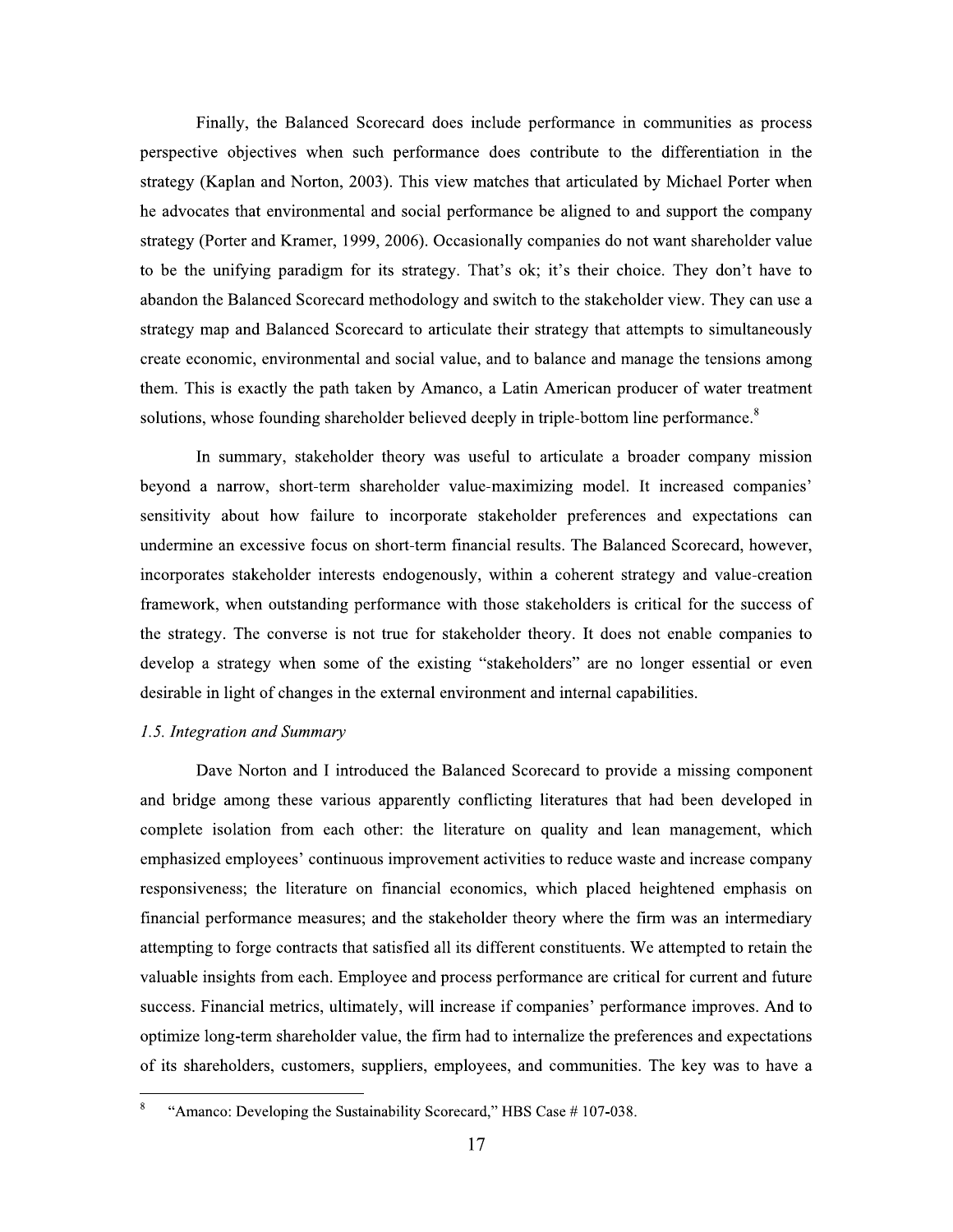more robust measurement and management system that included both operational metrics as leading indicators and financial metrics as lagging outcomes, along with several other metrics to measure a company's progress in driving future performance.

This insight became glaringly obvious to us during our initial 1990 multi-company research project when we invited the innovative vice-president of quality and productivity at Analog Devices, Arthur Schneiderman, to address our group. At the end of the presentation, in response to a question about how the company was doing with its quality improvement metric and corporate scorecard, he reported that every quality measure on its corporate scorecard had experienced dramatic improvements. He also noted, however, that the company's stock price had decreased by nearly 70% during the past three years. The company had failed to translate its improved manufacturing and delivery performance into increased sales and margins, and the stock price reflected this shortcoming. The failure to include the link between quality improvements on Analog's quality scorecard to a customer value proposition or to any customer outcomes likely contributed to the shareholder value loss. Norton and I recognized that any comprehensive measurement and management system had to link operational performance improvements to customer and financial performance. Our Balanced Scorecard, while incorporating Analog's operational improvement metrics, also incorporated metrics for innovation, employee capabilities, technology, organizational learning, and customer success. And unlike the stakeholder perspective, we did place shareholder value as the highest-level metric, with all the other stakeholders reflected in how they contributed to the company's success in maximizing long-term shareholder value.

#### 2. Strategic Objectives

As Norton and I began working with the companies, after the initial HBR article appeared, we faced the question about how to choose the metrics that would go on a Balanced Scorecard. We could have adopted the generic metrics that many companies were already using, such as customer satisfaction, customer retention, defect rates, yields, lead and process times, and employee satisfaction. But the client companies and we were dissatisfied with these metrics. They were too generic. By 1992, virtually all companies (airlines and dysfunctional companies, such as WorldCom, being notable exceptions) were attempting to increase customer satisfaction, improve process quality, and motivate employee performance. As we probed this issue with executives, we quickly learned that creating a Balanced Scorecard should not start with selecting metrics.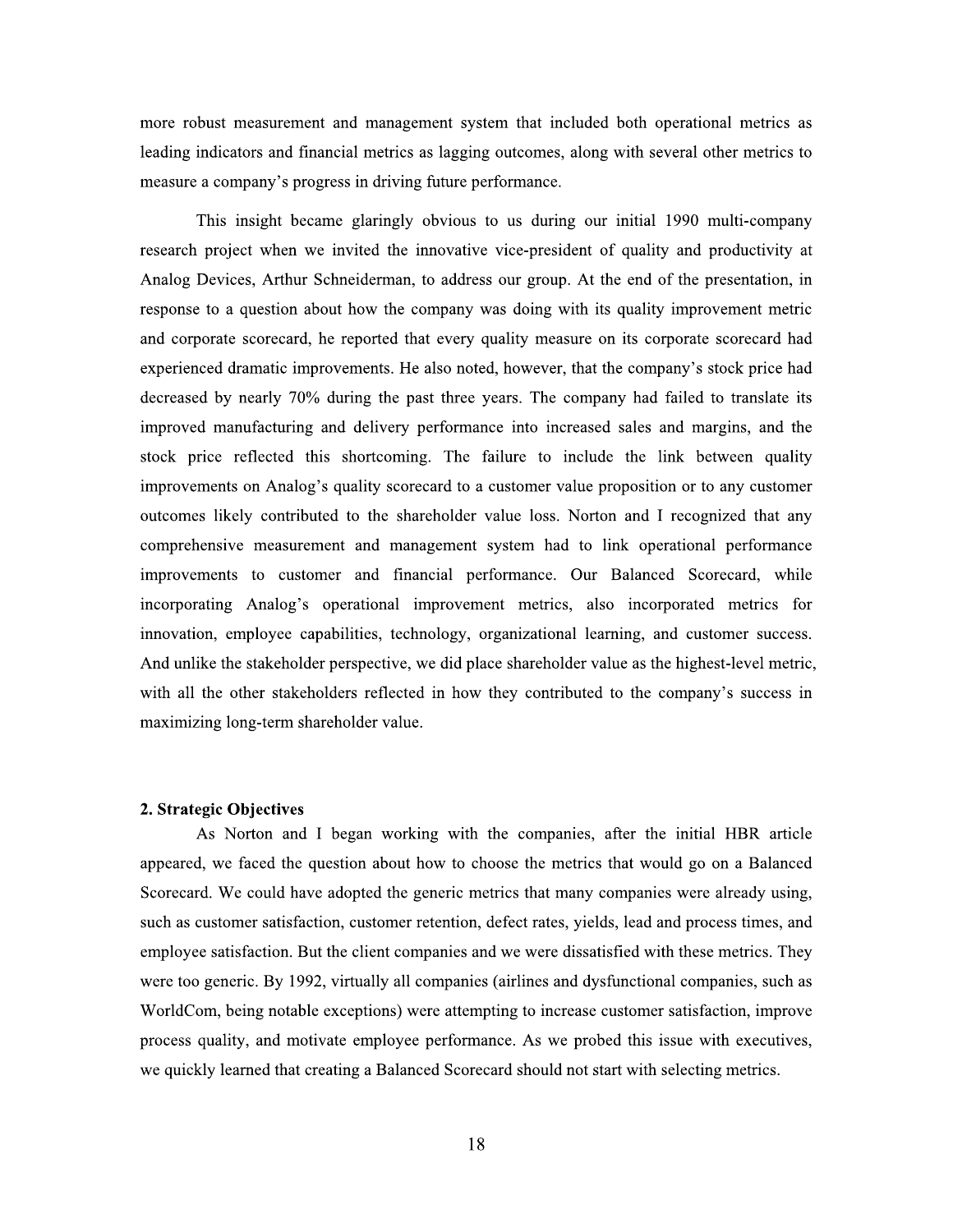Many companies, however, already had extensive measurements from their existing quality and performance improvement programs and wanted to create a quick Balanced Scorecard by classifying each of their existing metrics into one of the four BSC perspectives. While having a structure for reporting their nonfinancial metrics was better than having no nonfinancial metrics or simply a long list of them, this bottoms-up process of classifying existing measurements was unlikely to capture the most important drivers of future success.

A second group of companies looked externally for their metrics and conducted benchmarking studies to learn the metrics used by the companies they admired most. Norton and I did not want the Balanced Scorecard to become a benchmarking exercise. We knew that even high-performing companies succeeded with strategies that were quite different from each other. The metrics used by a company following a low cost strategy (WalMart, for example) should be distinct from those used by a company implementing a complete customer solutions strategy (e.g., Nordstrom) or a company with an innovative product leadership strategy (e.g., Armani and Ferragamo). Adopting metrics used by a company with a different strategy would confuse and distract the focus of employees and cause the strategy to fail.

Company executives continually told us that their highest priority was implementing their strategy. We came to recognize that before selecting metrics, companies should describe what they were attempting to achieve with their strategies, and, further, that the four BSC perspectives provides a robust structure for companies to express their strategic objectives. The financial objective would include a high-level objective for sustained shareholder value creation and supporting sub-objectives for revenue growth, productivity, and risk management. The customer perspective would include objectives for desired customer outcomes, such as to acquire, satisfy, and retain targeted customers, and to build the share of their spending done with the company.

In addition to these somewhat generic lagging measures of customer performance, we recognized that companies needed to express objectives for the value proposition they offered customers. The value proposition, the unique combination of price, quality, availability, ease and speed of purchase, functionality, relationship and service, was the heart of the strategy, what differentiated the company from its competitors or what it intended to do better than they for the targeted customers. Thus companies following a low cost strategy would offer low prices, defectfree products and speedy purchase. Product innovating companies offered products and services whose performance exceeded that of competitors along dimensions that targeted customers valued.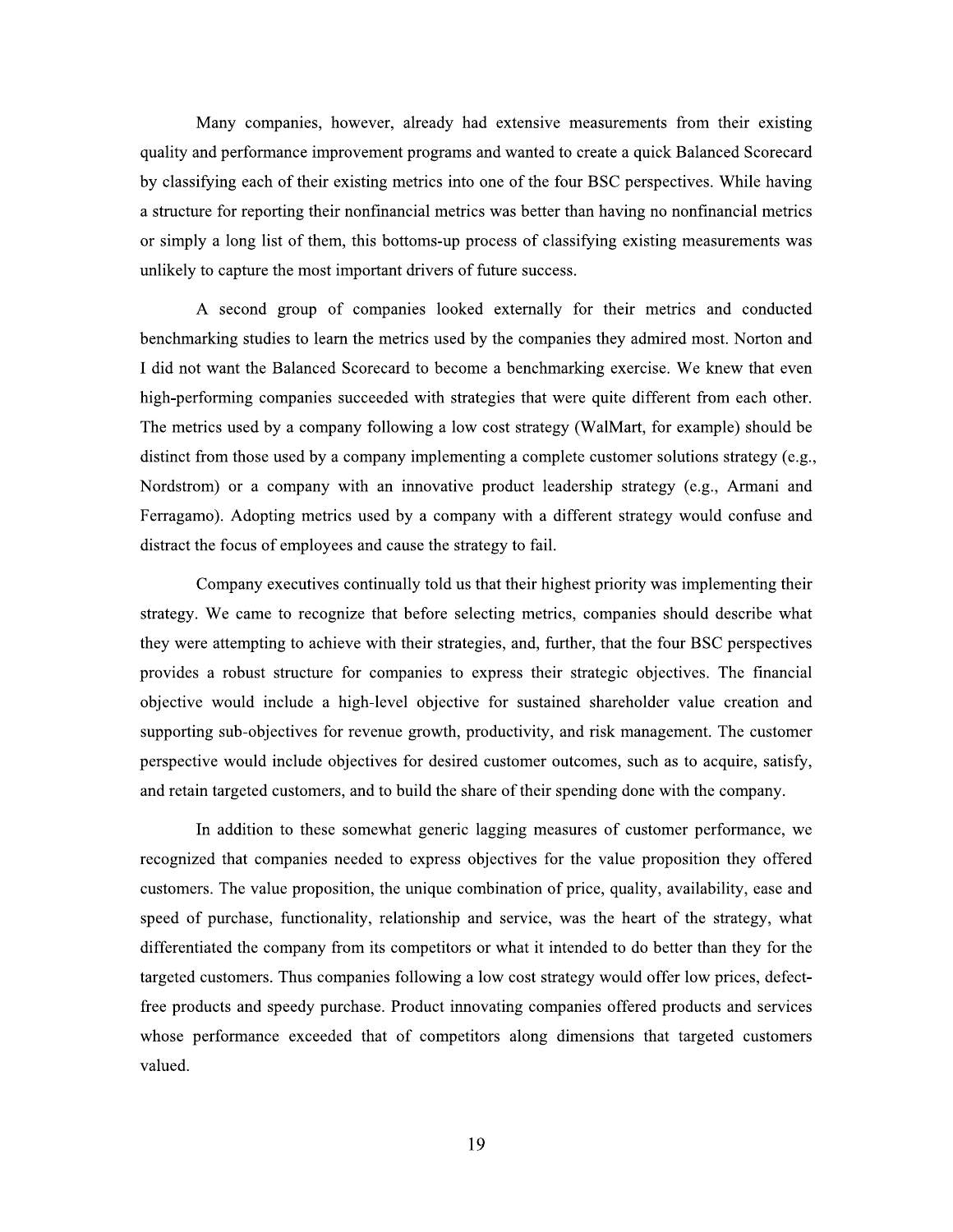Objectives in the process perspective reflected how the company would create and deliver the differentiated value proposition and meet the financial objectives for productivity improvements. Objectives in the learning and growth perspectives described the goals for employees, information systems, and organizational alignment.

Over the years, we learned new ways to write strategic objectives. Many companies now write their strategic objectives in quotes to reflect the voice of their customers and employees. For example, one medium-sized community bank that was shifting from its traditional product push strategy to one that emphasized developing complete financial solutions for its targeted customers expressed its customer objectives as:

- 1. "Understand me and give me the right information and advice"
- 2. "Give me convenient access to the right products"
- 3. "Appreciate me and get things done easily, quickly, and right"

Each of these customer objectives, once identified, could be easily measured, such as by the following list:

- 1a. Number of customers profiled
- 1b. Number of customers with financial plans
- 2. Number of targeted customer using on-line channel for transactions
- 3. Customer survey responses on questions related to appreciation and ease of working with the bank.

Similarly, the learning and growth objectives, written in the voice of employees, included:

"We hire, develop, retain, and reward great people"

"We are trained in the skills we need to succeed."

"We understand the strategy and know what we need to do to implement it"

"We have the information and tools we need to do our job."

As with the customer objectives, once the employee objectives had been selected and expressed, it was a simple task to select metrics that measured the performance for each of these strategic objectives. These metrics were more aligned to the strategy than generic metrics of employee morale and satisfaction.

Thus, while our initial article had a subtitle, "Measures that Drive Performance," we soon learned that we had to start not with measures but with descriptions of what the company wanted to accomplish. It turned out that selection of measures was much simpler after company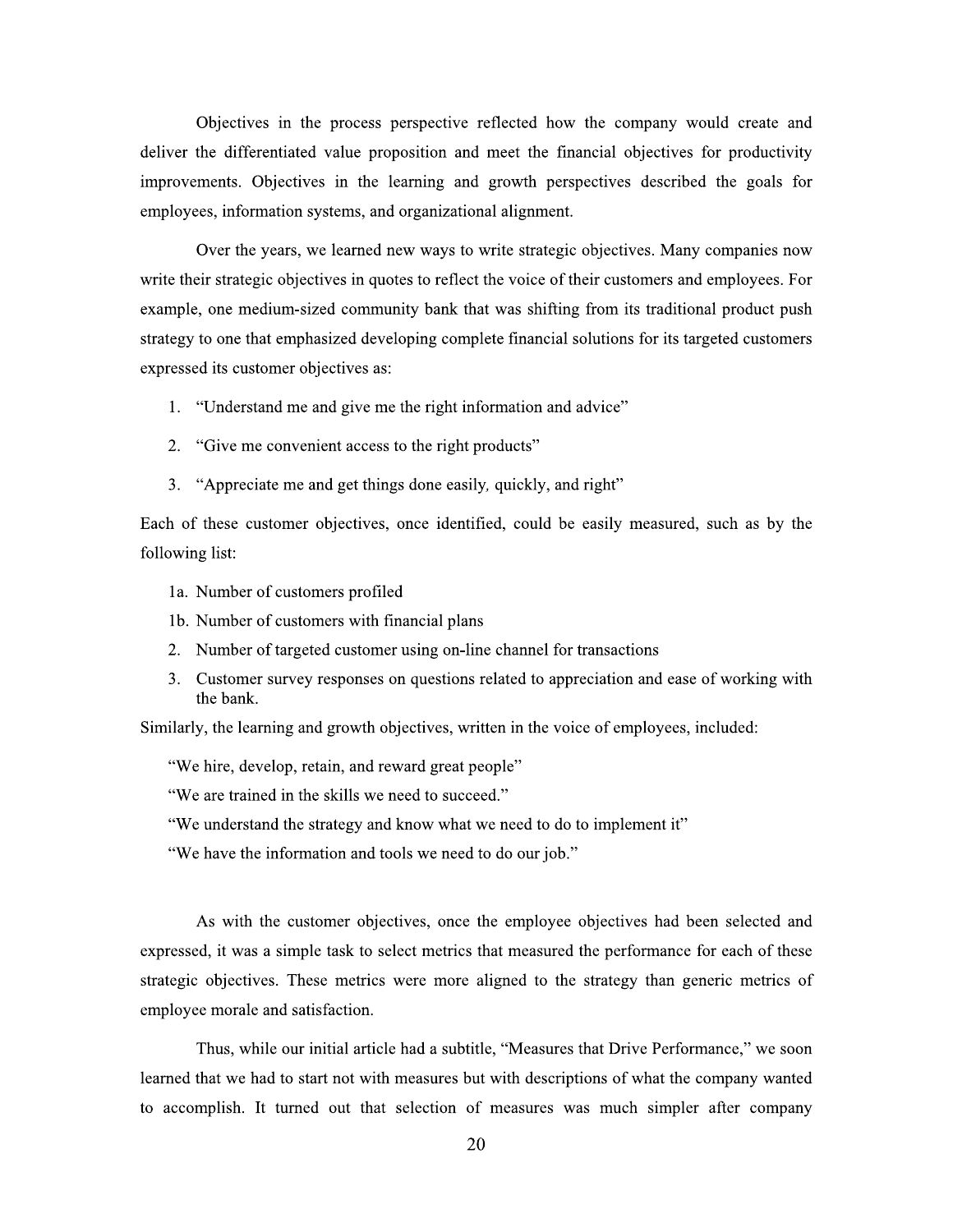executives described their strategies through the multiple strategic objectives in the four BSC perspectives.

#### 3. Strategy Maps

It soon became natural to describe the causal relationships between strategic objectives. For example, a simple causal chain of strategic objectives would be: employees better trained in quality management tools reduce process cycle times and process defects; the improved processes lead to shorter customer lead times, improved on-time delivery, and fewer defects experienced by customers; the quality improvements experienced by customers lead to higher satisfaction, retention, and spending, which drives, ultimately, higher revenues and margins. All the objectives are linked in cause-and-effect relationships, starting with employees, continuing through processes and customers, and culminating in higher financial performance.

The idea of causal linkages among Balanced Scorecard objectives and measures led to the creation of a strategy map, articulated in an HBR article and several books (Kaplan & Norton 2000, 2001, 2004). Figure 2 shows the current structure for a strategy map. Today, all BSC projects build a strategy map of strategic objectives first and only afterwards select metrics for each objective.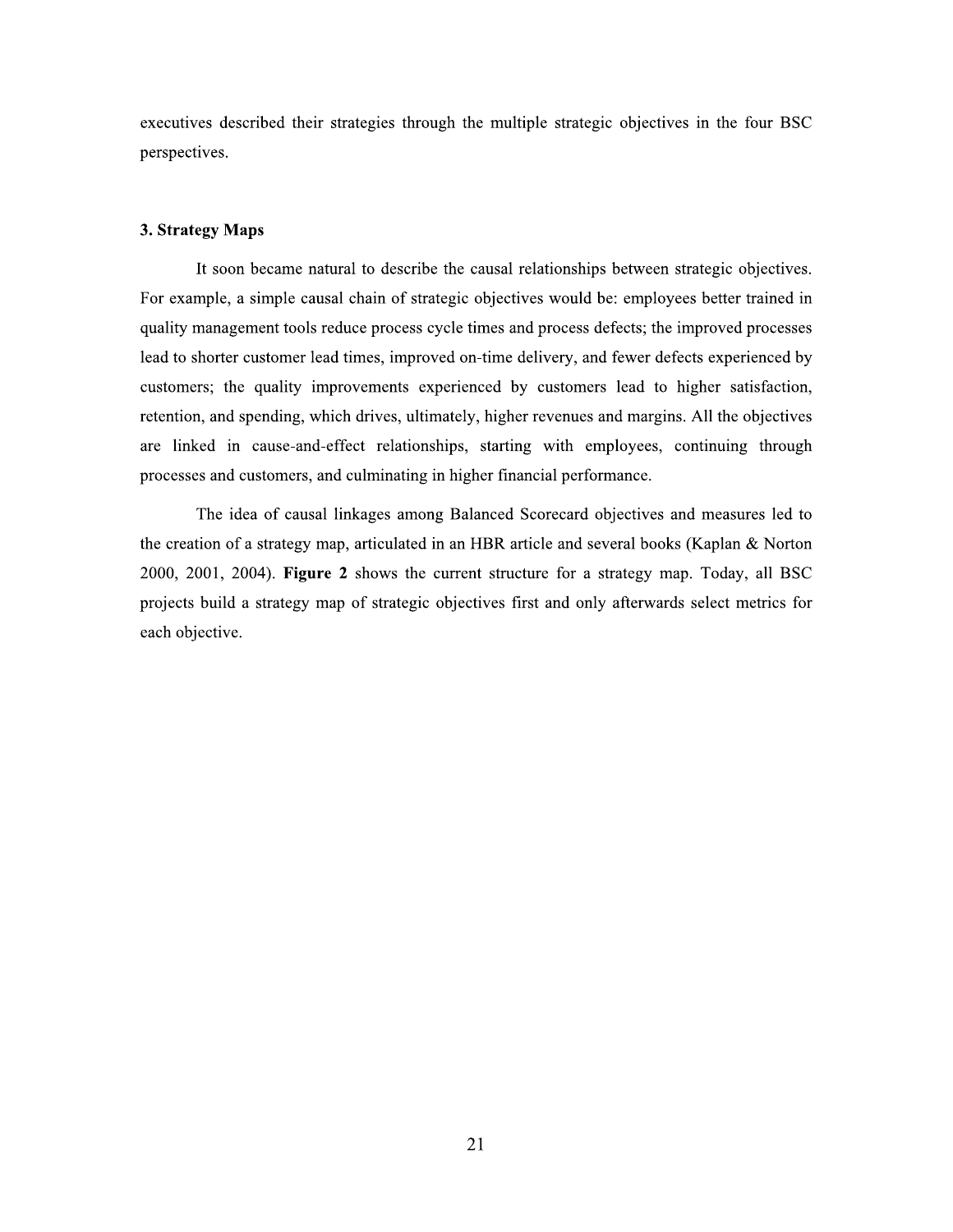

### Figure 2: The strategy map links intangible assets and critical processes to the value proposition and customer and financial outcomes

We recognized that the weakest link in a strategy map and Balanced Scorecard was the learning and growth perspective. For many years, as one executive described it, the learning and growth perspective was "the black hole of the Balanced Scorecard." While companies had some generic measures for employees, such as employee satisfaction and morale, turnover, absenteeism and lateness (probably growing out of the stakeholder movement of the previous decade), none had metrics that linked their employee capabilities to the strategy. A few scholars had investigated the connection between improvements in human resources and improved financial performance (e.g. Huselid, 1995; Becker et al., 1998)

Dave Norton led a research project in 2002 and 2003 with senior HR professionals to explore how to better link the measurement of human resources to strategic objectives. From this work came the concepts of strategic human capital readiness and strategic job families and, by extension, the linkages to information capital and organizational capital. These important extensions to embed the capabilities of a company's most important intangible assets were described in an HBR article and a book (Kaplan & Norton, 2004a&b)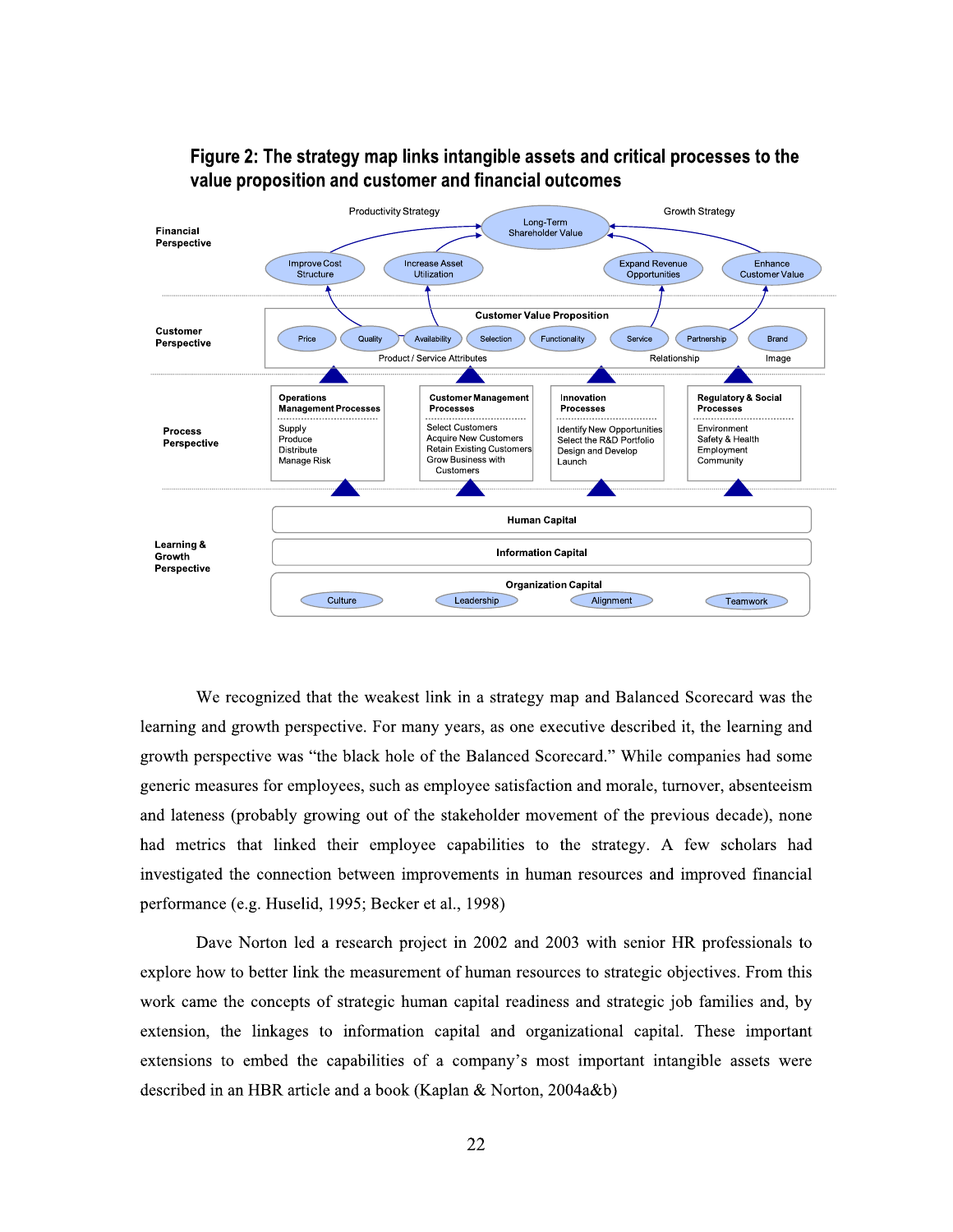#### 4. Extending Balanced Scorecard to Non-Profit and Public Sector Enterprises

While initially developed for private sector enterprises, the Balanced Scorecard was soon extended to nonprofit and public sector enterprises (NPSEs). Prior to the development of the Balanced Scorecard, the performance reports of NPSEs focused only on financial measures, such as budgets, funds appropriated, donations, expenditures, and operating expense ratios. Clearly, however, the performance of NPSEs cannot be measured by financial indicators. Their success has to be measured by their effectiveness in providing benefits to constituents. The Balanced Scorecard helps NPSEs select a coherent use of nonfinancial measures to assess their performance with constituents.

Since financial success is not their primary objective, NPSEs cannot use the standard architecture of the Balanced Scorecard strategy map where financial objectives are the ultimate, high-level outcomes to be achieved. NPSEs generally place an objective related to their social *impact* and *mission*, such as reducing poverty, pollution, diseases, or school dropout rates, or improving health, biodiversity, education, and economic opportunities. A nonprofit or public sector agency's mission represents the accountability between it and society, as well as the rationale for its existence and ongoing support. The measured improvement in an NPSE's social impact objective may take years to become noticeable, which is why the measures in the other perspectives provide the short- to intermediate-term targets and feedback necessary for year-toyear control and accountability.

One additional modification is required to expand the customer perspective. Donors or taxpayers provide the financial resources—they pay for the service—while another group, the citizens and beneficiaries, receive the service. Both constituents and resource suppliers should be the placed at the top of an NPSE strategy map.

#### **5. The Strategy Management System**

My HBS colleague, Robert Simons, developed the Levers of Control management control framework (Simons, 1995a&b) at the same time that Norton and I were developing the Balanced Scorecard. Simons identified several types of management control systems that managers use to motivate, monitor, and manage their strategies. The control systems included belief systems (mission, vision and values), boundary systems, internal control systems, diagnostic systems, and interactive systems. As described at the beginning of this chapter, Norton and I originally envisioned the Balanced Scorecard as an enhanced performance measurement system, labeled by Simons as a diagnostic system. Our vision for the BSC was for managers to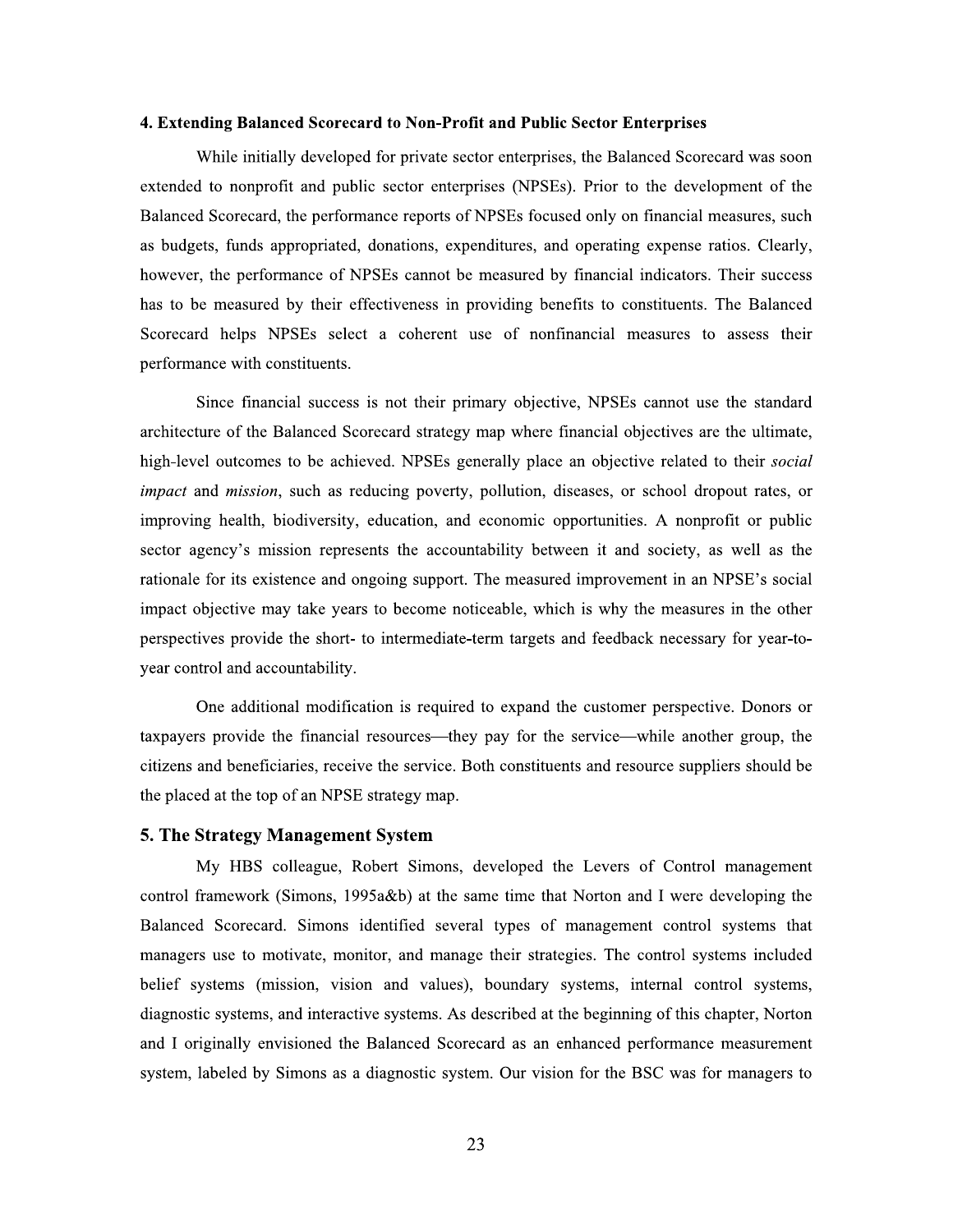define and track performance among multiple financial and nonfinancial measures that were considered important for company success.

Several senior executives soon taught us that the Balanced Scorecard could operate in a far more powerful manner than its use as a management reporting and performance monitoring system. For example, Larry Brady, then President of the FMC Corporation, stated:<sup>9</sup>

I think that it's important for companies not to approach the scorecard as the latest fad. [...] You hear about a good idea, several people on corporate staff work on it, probably with some expensive outside consultants, and you put in a system that's a bit different [incremental] from what existed before.

It gets worse if you think of the scorecard as a new measurement system that eventually requires hundreds and thousands of measurements and a big, expensive executive information system. These companies lose sight of the essence of the scorecard: its focus, its simplicity, and its vision. The real benefit comes from making the scorecard the cornerstone of the way you run the business. It should be the core of the management system, not the measurement system. [It should become] the lever to streamline and focus strategy that can lead to breakthrough performance.

Brady and other early BSC implementation leaders (at Mobil US Marketing and Refining, Cigna Property and Casualty, and Chemical Retail Bank) adopted and used the scorecard to help them describe their strategies and implement a new strategy management system based on scorecard measurements. The new insights helped us formulate the fundamental structure for a generic strategy management system (Kaplan & Norton, 1996a & b)

The development of the strategy management system transformed the Balanced Scorecard from being an extended diagnostic system to an interactive system, defined by Bob Simons to have the following characteristics (Simons 1995a: 97):

- 1. Information generated by the system is an important and recurring agenda addressed by the highest levels of management
- 2. The interactive control system demands frequent and regular attention from operating managers at all levels of the organization.
- 3. Data generated by the system are interpreted and discussed in face-to-face meetings of superiors, subordinates, and peers.
- 4. The system is a catalyst for the continual challenge and debated of underlying data, assumptions, and actions plans.

Interview with Larry Brady in R. S. Kaplan and D.P. Norton, "Putting the Balanced Scorecard to Work," Harvard Business Review (September-October 1993): 147.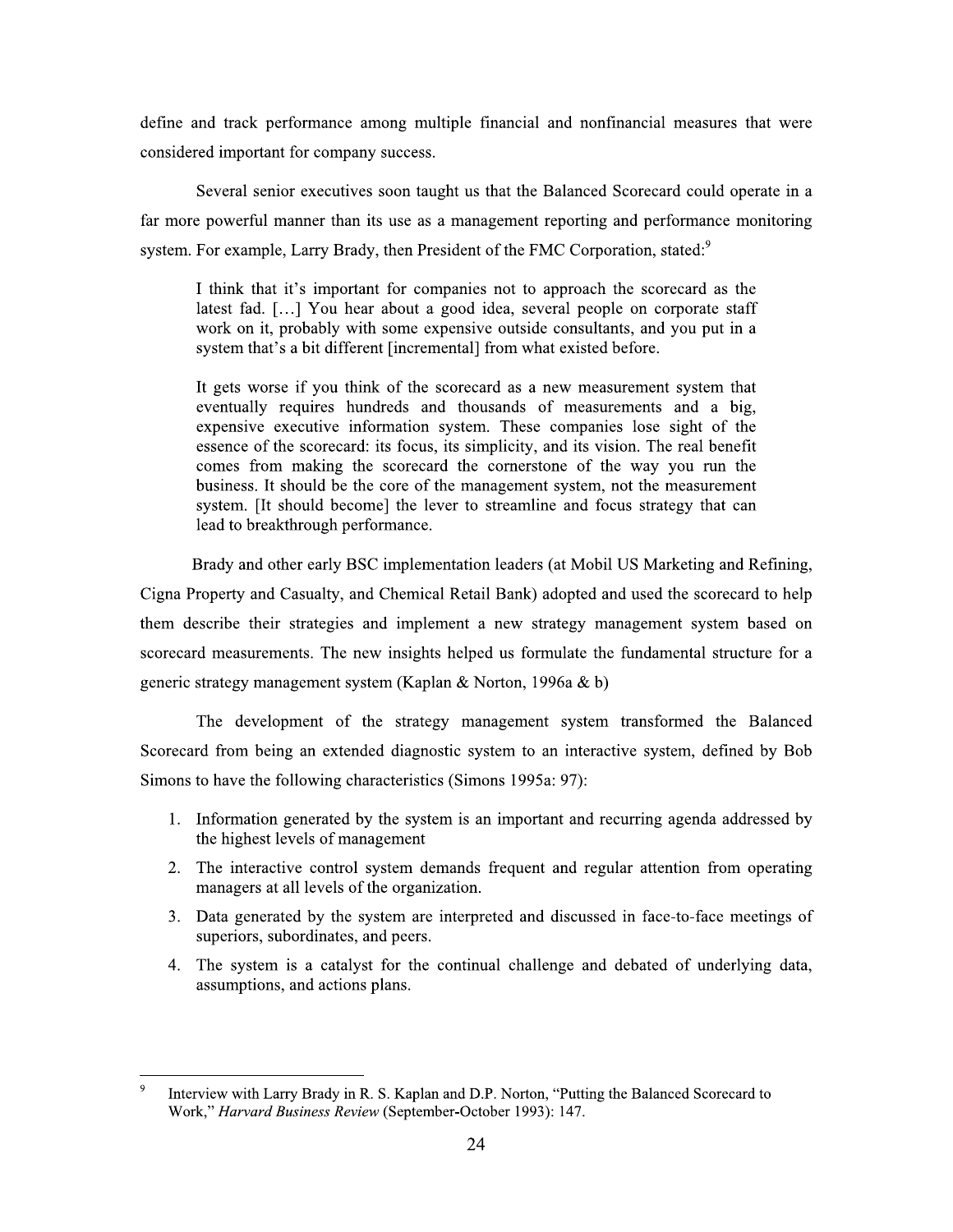Simons' research indicated that CEOs selected an existing management system, such as the budget, the project management system, or the revenue system, and operated it interactively. Our development of the strategy map and Balanced Scorecard turned out, serendipitously, to offer managers the framework for a generic interactive system. Managers could now design a customized interactive system based on their strategy, and, following Brady's insight, use the strategy map and scorecard as the cornerstone of their management system for executing the strategy. $10$ 

For example of the system's interactivity, two senior executives at Mobil USM&R described how they used the Balanced Scorecard with their business unit and support unit managers. Bob McCool, CEO of the division stated:

For a meeting with a BU manager, I have the manager plus representatives from various [support units], like supply, marketing, and convenience-stores. And we have a conversation. In the past we were a bunch of controllers sitting around talking about variances. Now we discuss what's gone right, what's gone wrong. What should we keep doing, what should we stop doing? What resources do we need to get back on track, not explaining a negative variance due to some volume mix.

The process enables me to see how the NBU managers think, plan, and execute. I can see the gaps, and by understanding the manager's culture and mentality, I can develop customized programs to make him or her a better manager.

Brian Baker, executive vice president of Mobil USM&R talked about his meetings:

I went into these reviews thinking they would be long and arduous. I was pleasantly surprised how simple they were. Managers came in prepared. They were paying attention to their scorecards and using them in a very productive way—to drive their organization hard to achieve the targets. How they weighted their measures spoke clearly about their priorities of relative importance up and down the four perspectives.

Basically, there's no way I can understand and supervise all the activities that report to me. I need a device like the scorecard where the business unit managers are measuring their own performance. My job is to keep adjusting the light I shine on their strategy and implementation, to monitor and guide their journeys, and see whether there are any potential storms on the horizon that we should address.

These managers had never seen Simons' description and definition of an interactive system. But their natural leadership style was to operate their scorecard system to question, probe,

 $10\,$ Many academics, consultants, and managers, however, continue to think erroneously of the scorecard as a performance measurement system only. Their knowledge and acquaintance with the scorecard is probably based only on reading the original 1992 HBR article or the first half of the initial Balanced Scorecard book.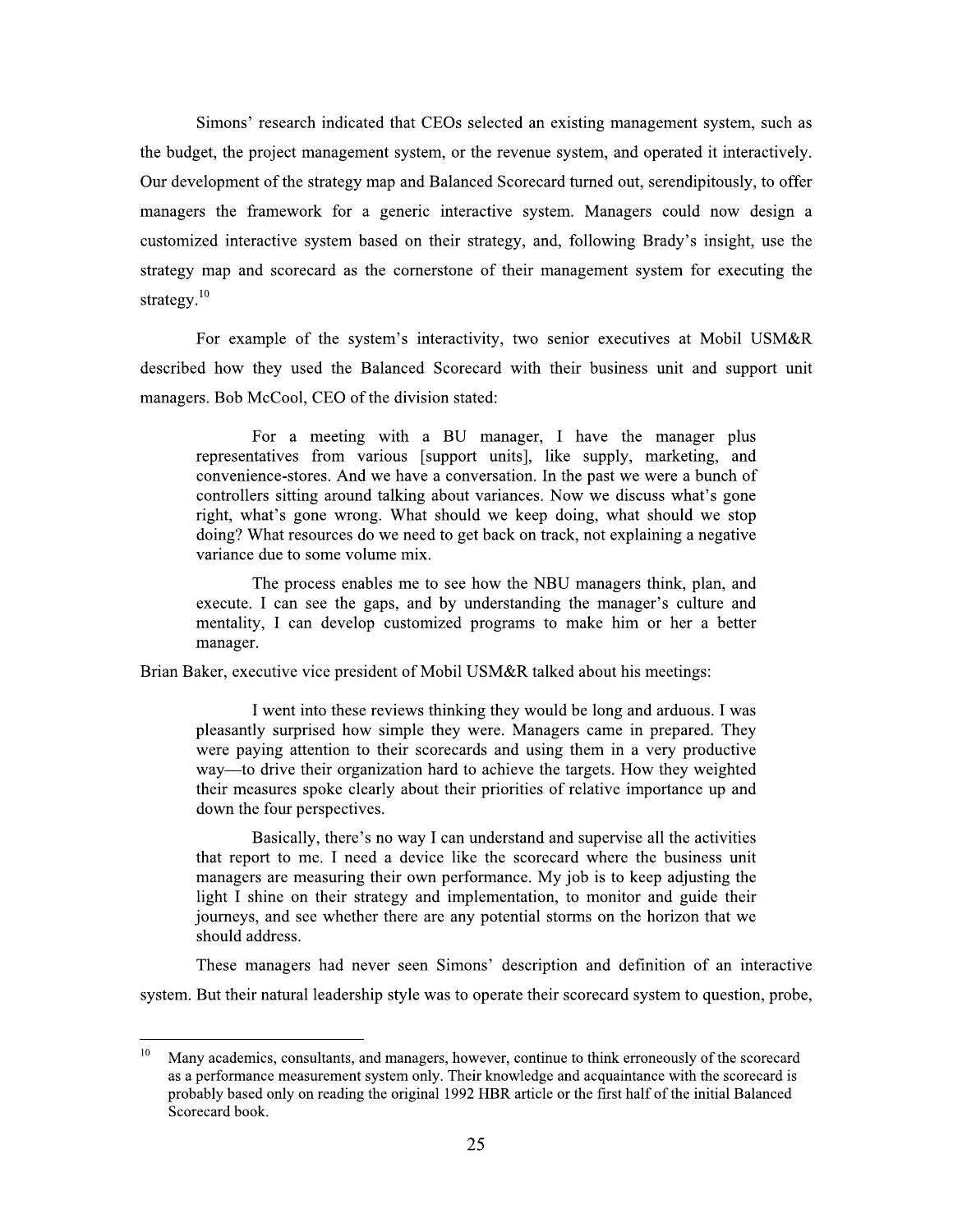challenge, and coach about the strategy and its implementation, an ideal example of Simons' description of an interactive system.

After studying the successful implementations of Mobil USM&R and other early adopters we proposed the following five leadership and management processes for successful strategy execution, helping to create "the strategy-focused organization" (SFO) (Kaplan & Norton  $2001$ :

- 1. Mobilize change through executive leadership
- 2. Translate the strategy
- 3. Align the organization to the strategy
- 4. Motivate employees to make strategy their everyday job
- 5. Govern to make strategy a continual process

This research completed the transformation of the Balanced Scorecard from a performance measurement system to an interactive management system for strategy execution.

Subsequent work, documented in additional books and *Harvard Business Review* articles, expanded upon this framework. Our third book, *Strategy Maps*, already mentioned, expanded upon Principle 2. Our fourth book, *Alignment*, expanded on Principle 3. We showed how strategy maps and scorecards could articulate the role for a corporate strategy that defined how to a collection of business units could create more value than if each unit operated autonomously, as a stand-alone company (Kaplan & Norton, 2006a&b). We discovered that all the various corporate strategies for enhancing the value of their business units could be represented using the four Balanced Scorecard perspectives, as shown in Figure 3.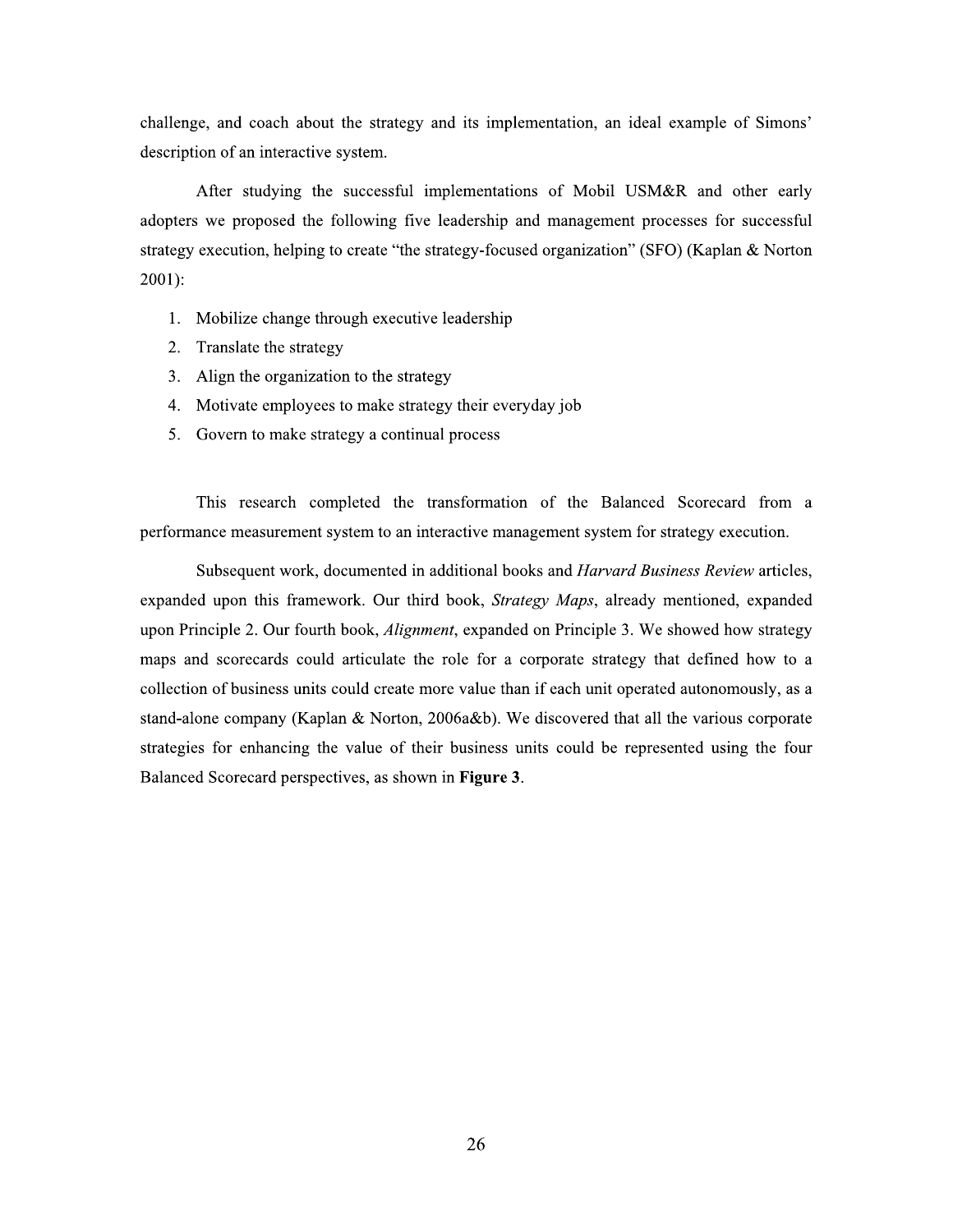# **Figure 3**

## **Sources of Enterprise Synergy**

| <b>The Enterprise Scorecard</b>                                                                   | <b>Sources of Enterprise Derived Value</b><br>(Corporate Themes)                                                                      |
|---------------------------------------------------------------------------------------------------|---------------------------------------------------------------------------------------------------------------------------------------|
| <b>Financial Synergies</b>                                                                        | $\Box$ Internal Capital Management – Create synergy through effective<br>management of internal capital & labor markets.              |
| "How can we increase the<br>shareholder value of our SBU<br>portfolio?"                           | $\Box$ Corporate Brand – Integrate a diverse set of businesses around a<br>single brand, promoting common values or themes.           |
| <b>Customer Synergies</b>                                                                         | $\Box$ Cross-Selling – Create value by cross-selling a broad range of<br>products/services from several business units.               |
| "How can we share the customer<br>Interface to increase total customer<br>value?"                 | $\Box$ Common Value Proposition - Create a consistent buying experience,<br>conforming to corporate standards at multiple outlets.    |
| <b>Internal Process Synergies</b>                                                                 | $\Box$ Shared Services – Create economies of scale by sharing the<br>systems, facilities and personnel in critical support processes. |
| "How can we manage SBU<br>processes to achieve economies of<br>scale or value chain integration?' | $\Box$ Value Chain Integration – Create value by integrating contiguous<br>processes in the industry value chain.                     |
| <b>Learning &amp; Growth Synergies</b>                                                            | $\Box$ Intangible Assets – Share a competency around the development of<br>human, information and organization capital.               |
| "How can we develop and share<br>our intangible assets?'                                          | $\Box$ Strategic Themes – Provide leadership in complex organizations<br>through the management of strategic themes.                  |

Our most recent work has focused on Principle 5, in which companies link strategy and operations (Kaplan & Norton, 2008a&b). Figure 4 shows the architecture of a comprehensive six stage closed-loop management system that links strategic planning with operational execution.

- 1. Develop the strategy
- 2. Translate the strategy
- 3. Align the organization
- 4. Plan operations
- 5. Monitor and learn
- 6. Test and adapt the strategy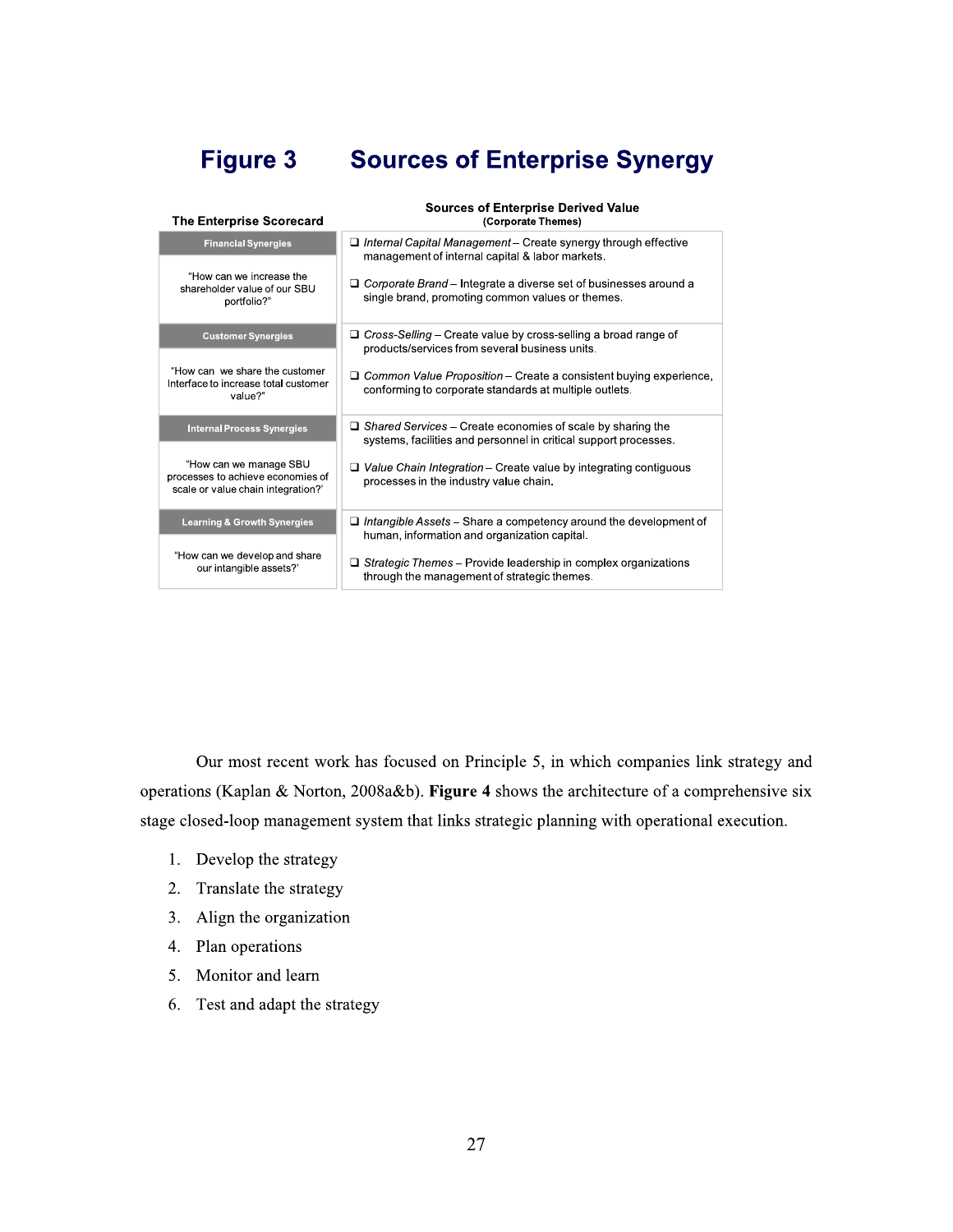

In the sixth stage, managers use internal operational data and new external environmental and competitive data to test and update the strategy, which launches another loop around the integrated strategy and operational management system. This work integrates not only our prior work on strategy maps, alignment, and employee motivation, but also quality management, dashboards, time-driven activity-based costing for resource capacity planning and strategy feedback (Kaplan & Anderson, 2004, 2007), strategy development and formulation tools, and analytics for testing and adapting the strategy.

This most recent development is about much more than just the Balanced Scorecard. It embeds the original Balanced Scorecard framework as a component within a comprehensive management system that integrates strategy and operations. One can view the proposed management system as accomplishing the comprehensive framework advocated earlier by Herb Simon – for scorecarding, attention-directing, and problem-solving – and Robert Anthony, for strategic planning, management control and operational control. Rather than have them as separate activities, as suggested by Simon and Anthony, we now have the various activities for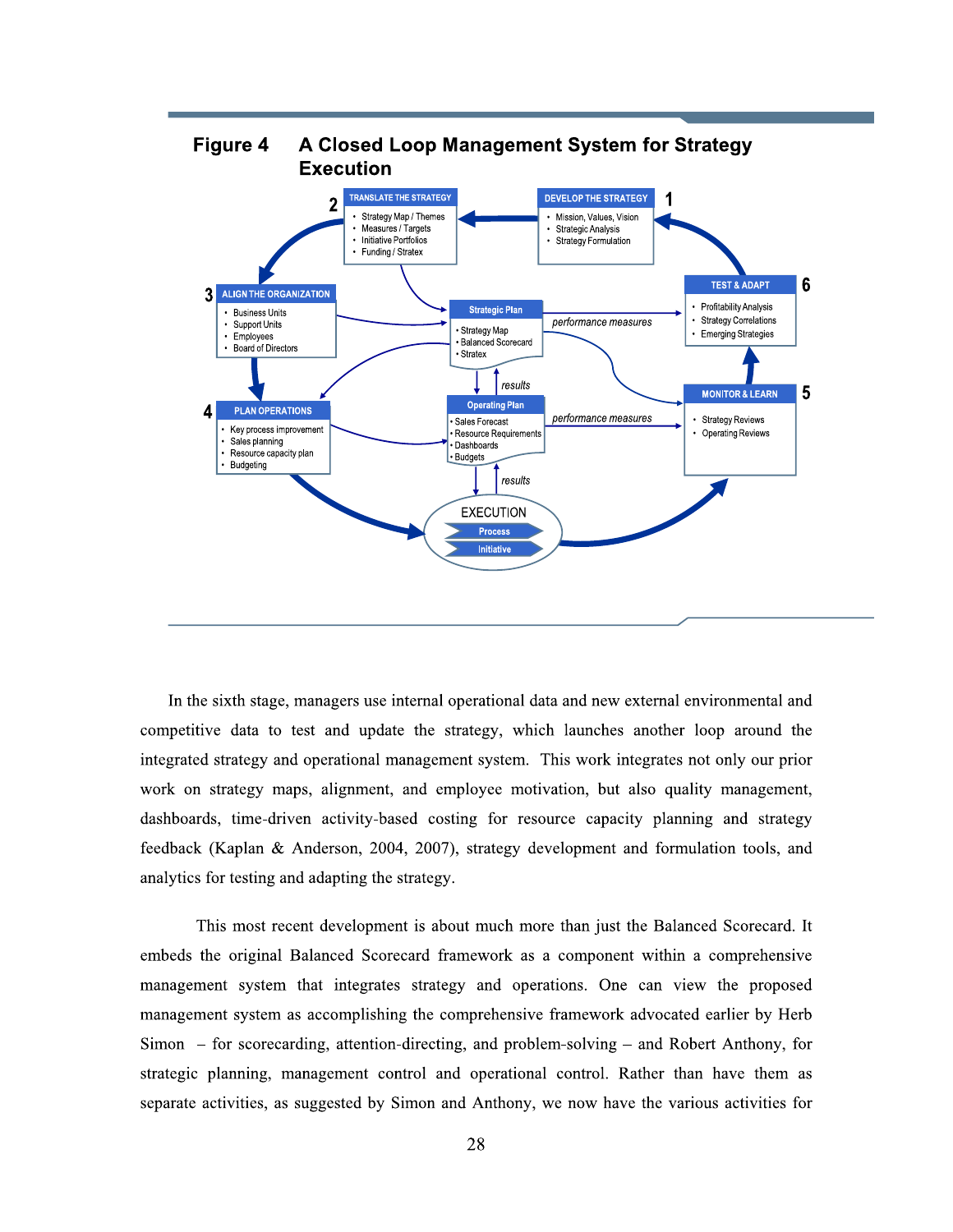strategy development, planning, alignment, operational planning, operational control, and strategy control integrated within a closed-loop, comprehensive management system.

The integrated and comprehensive closed-loop management system has many moving parts and inter-relationships, and requires simultaneous coordination among all organizational line and staff units. Existing processes that today are run by different parts of the organization  $$ such as budgeting by finance, personal goals and communications by human resources, and process management by operations – must be modified and coordinated to create strategic alignment. They must work as a system instead of a set of uncoordinated sub-systems as they do today. In addition, we have proposed some entirely new processes – such as creating strategy maps and scorecards that align organizational units and employees to the strategy. Because these processes are new to most organizations, they have no natural home within the existing structure. Clearly, organizations face a complex task to implement such a complex, inter-related system.

We have identified the need for a new organizational function, which we call the Office of Strategy Management (OSM), to be the process owner of the strategy execution system and its component processes (Kaplan & Norton 2005). The OSM has ownership for the new processes that translate and cascade the strategy, link it to operations, and organize the strategy review and strategy testing and adapting meetings. It also integrates and coordinates activities that align strategy and operations across functions and business units. The OSM, analogous to a military general's chief-of-staff keeps all the diverse organizational players  $-$  executive team, business units, regional units, support units (finance, human resources, information technology), departments, and, ultimately, the employees — aligned with each other, operating independently, when appropriate, but also coming together, as needed, to execute the enterprise's strategy.

#### **6. Future Opportunities**

This article has documented the precursors of the Balanced Scorecard and its continued evolution, from its introduction in 1992 to recent developments in 2008, the time at which this article was written. Intensive and continual collaboration with innovating companies, public sector agencies, and nonprofit organizations have informed the enhancements and capabilities of the original Balanced Scorecard. Among these advances are the following:

- Strategy maps of strategic objectives
- Extending the concept to nonprofit and public sector enterprises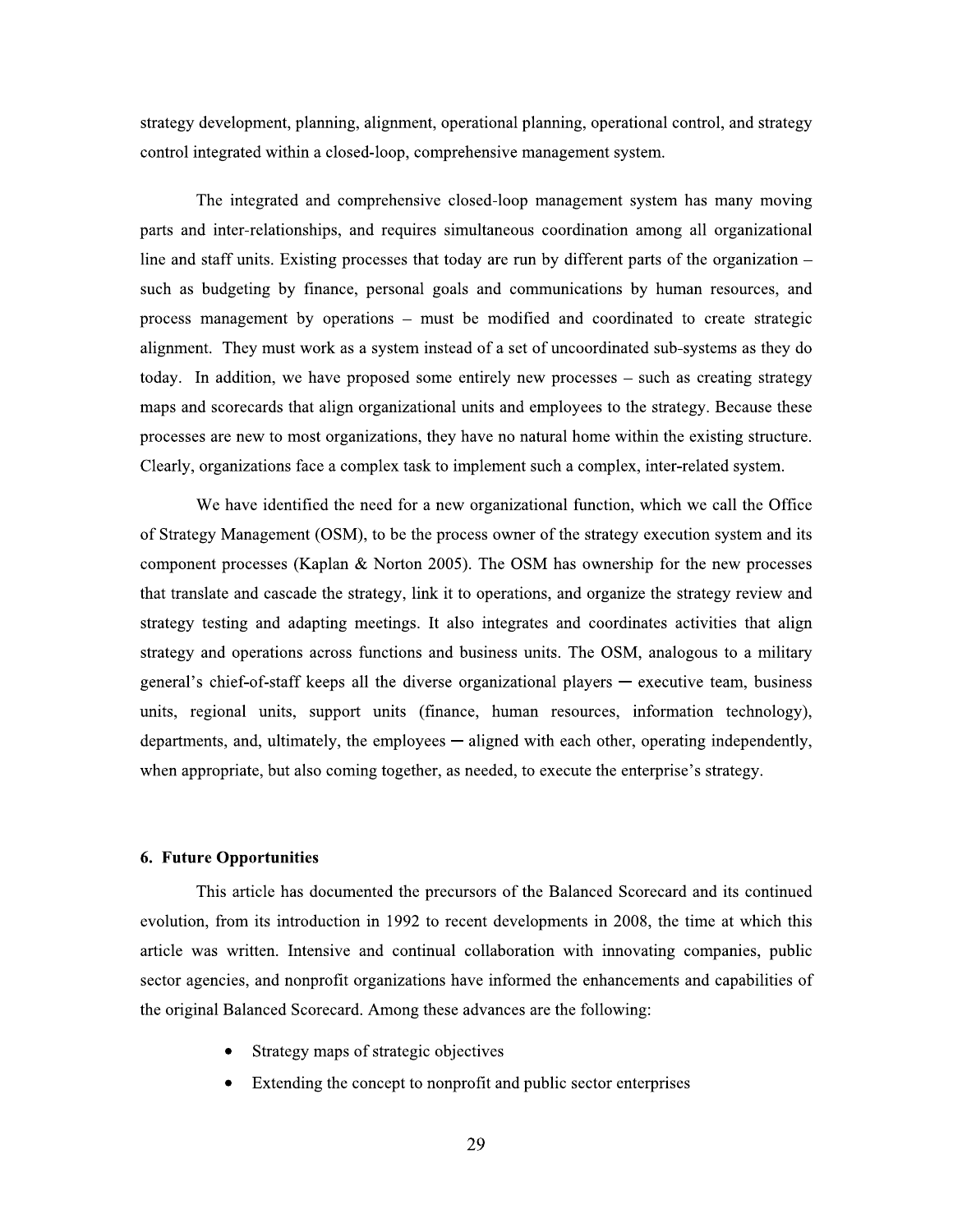- Measurement of strategic readiness of intangible assets
- Role for executive leadership
- Creating synergies through alignment of business and support units to corporate strategy
- Using communication to create intrinsic motivation
- Deploying extrinsic motivation by aligning employees' personal objectives and compensation to strategic objectives
- Linking strategy and operations in a new closed-loop management system
- Creating the office of strategy management

It's not easy to respond when questioned about what happens next. While each of these advances was a logical extension of previous work, each presented itself incrementally and opportunistically, not as part of a planned evolution of the concept over a 15 year period. While acknowledging a cloudy crystal ball, I can see several big opportunities for future work.

First, the early adopters of the BSC – Rockwater, FMC, Mobil, Chemical Bank, Cigna P&C, AT&T Canada, Wells Fargo Online Services, and City of Charlotte – had superb leaders. Initially, perhaps, we took such leadership for granted. Subsequent experience revealed that when the Balanced Scorecard failed in organizations, we could usually trace the roots of failure back to lack of executive leadership, not to any particular inherent design flaw in strategy maps, scorecards, or the four other strategy-focused organization principles. The failures occurred when staff groups or functional officers introduced the scorecard with the acquiescence but not the leadership and commitment of the CEO of the business unit. And the purpose for introducing the Balanced Scorecard was not for effective strategy execution, but for more tactical reasons, such as to change the compensation system, to reinforce a quality management system, or to change the reporting system to give managers more access to information about their operations. All of these goals are laudable but none, by itself, can transform and align an organization for effective strategy execution, the principal deliverable, as it turned out, for Balanced Scorecard implementations.

Future research studies of BSC implementations could certainly benefit from measuring organizational leadership in each implementation and assessing this factor's role in creating success. Several authors have done limited testing about the environments in which the Balanced Scorecard has succeeded or failed. Most of these studies were ad hoc correlations of nonfinancial and financial variables. Few of the studies were informed by the concepts described in our writings on strategy-focused organization principles and the most recent work on integration of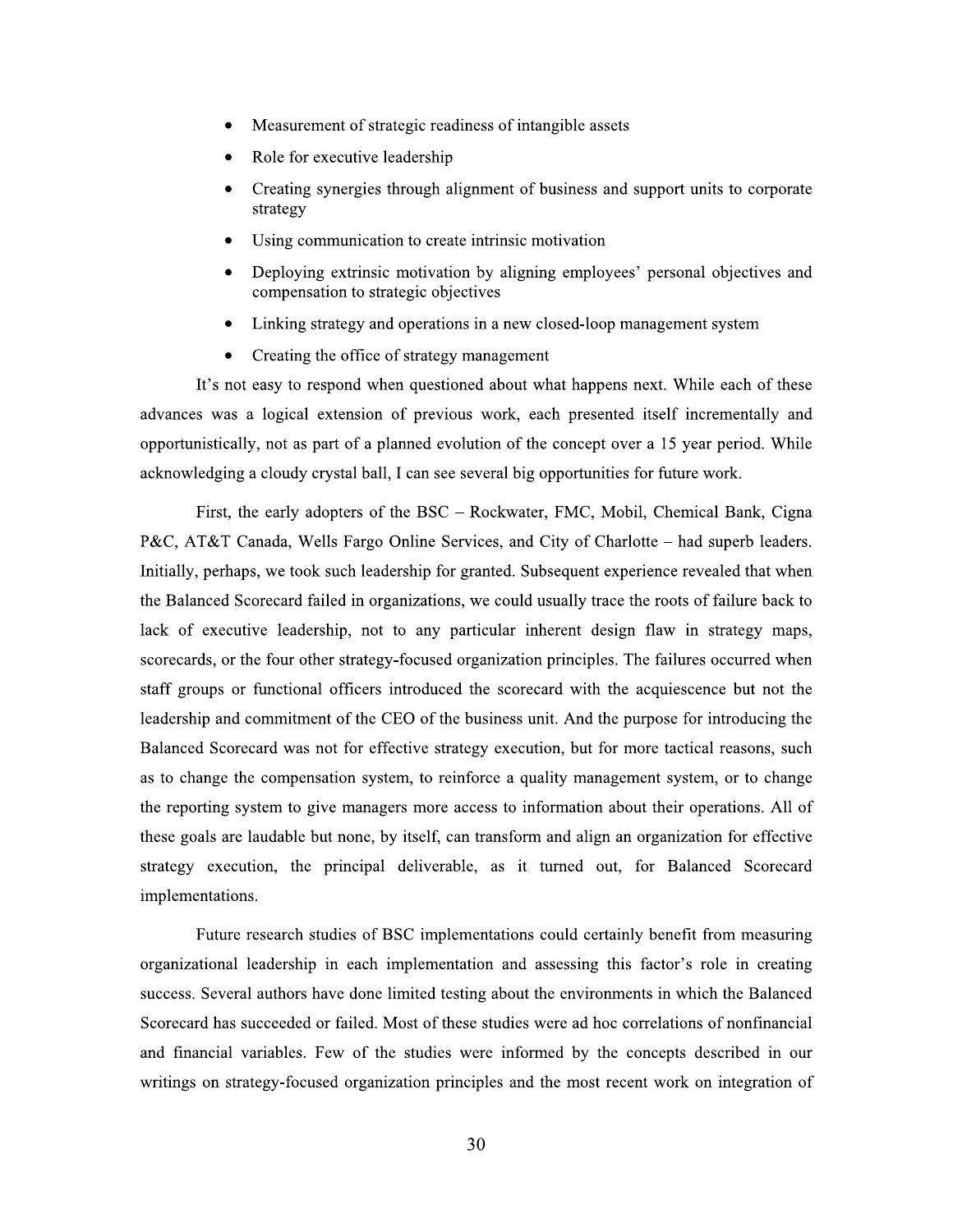strategic planning and operational execution. The empirical evidence that Norton and I have seen and documented over the past 15 years identifies leadership as the most important variable explaining success or failure. To state a bold hypothesis, leadership may be both necessary and sufficient for success. It is necessary since without it, the Balanced Scorecard will be just another ad hoc reporting system, and the gains from embedding the Balanced Scorecard in a system for effective strategy execution will not be realized. Leadership is required to translate strategy into the linked strategic objectives on a strategy map and then to use the map and the accompanying scorecard *interactively* as described in this chapter. The more challenging claim is that it is also sufficient. This hypothesis emerges from the documented best practices, drawn from hundreds of successful implementations, on how to build and operate the new management system for strategy execution. Managers can apply this body of knowledge, which is referenced in this article, to implement the four strategy-focused organization principles other than leadership. But none of the four principles can be effectively mobilized and sustained without leadership at the top. Of course, such a strong claim about both necessity and sufficiency needs to be tested through careful research designs and instruments.

Research in leadership would start with measurement; there could be multiple forms of effective leadership, but some aspects may be necessary or common across all leadership styles. Once leadership can be measured validly, then cross-sectional or longitudinal research can be performed to see its influence on explaining variation in the results delivered from following the five SFO principles.

Second, the emerging literature and practice on enterprise risk management needs to be more formally embedded in the strategy map and Balanced Scorecard. Many companies, especially financial services companies, have already specified risk management objectives in the scorecard's financial and process objectives. But these additions have been incremental and not part of an integrated risk management framework. Our generic strategy map template (see Figure 2) emphasizes two primary financial sub-strategies, revenue growth and productivity, as the drivers of sustainable shareholder value creation. Surely, risk management must be introduced as a third pillar for financial performance, and perhaps an entirely new set of risk management processes should be included within the process perspective. Given the intense focus of companies around the world to improve their measurement and management of risk, we should expect important advances, over the next five years, to embed risk management objectives more centrally into the strategy execution framework.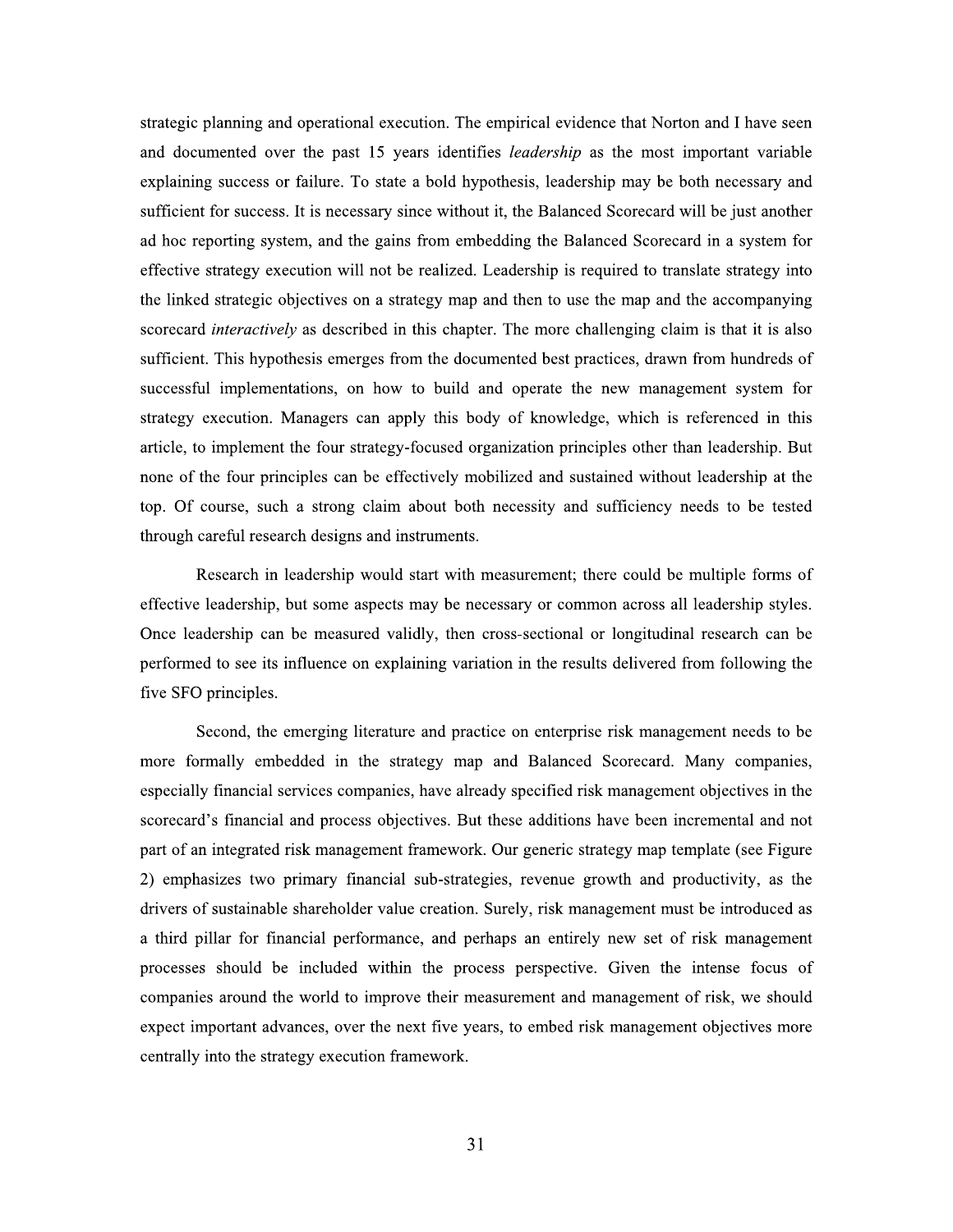Third, strategy maps still represent a highly-aggregated view of causal relationships among strategic objectives. In order to make strategy maps more visually appealing to managers and employees, we have simplified the causal relationships assumed within the strategy map (one might even describe the generic strategy map as a "dumbed-down" representation of causal linkages). Norton and I, both trained as electrical engineers, have been aware from the outset that systems dynamics techniques could help produce a more detailed model that links both strategic and operational objectives in a more elaborate mapping exercise. A detailed systems dynamics model would incorporate causal linkages that have estimates of magnitude and time delay, as well as more complex feedback loops than are presently visualized in the generic strategy map. For an example of such a quantified linkage, analysts could estimate the percentage improvement in a lagging indicator that would be expected from, say, a 1% improvement in a leading indicator. The analysts would also estimate the time delay between a 1% improvement in a leading indicator and the expected response in a lagging indicator. And the causal linkages need not be uni-dimensional. The model could include multiple leading indicators and impacts that can be a combination of linear, multiplicative, or even Boolean (no impact if the improvement is less than a given amount; a jump in impact once a threshold level of improvement has been achieved).

The statistical and modeling capabilities for constructing models of detailed causal relationships already exists. And many companies, particularly those operating hundreds or thousands of relatively similar decentralized units, generate sufficient data each month to estimate even complex models. The shortage seems to be how to marry analytic capabilities with companies that generate sufficient data and have a senior management team capable of understanding and using the dynamic, causal models effectively to guide their strategies and operations.

Thus, while much has been learned over the past 15 years, much interesting research can still be done. And with many private, public sector, and nonprofit enterprises around the world implementing new strategy execution systems based on the Balanced Scorecard framework, the opportunities for informed empirical research are great.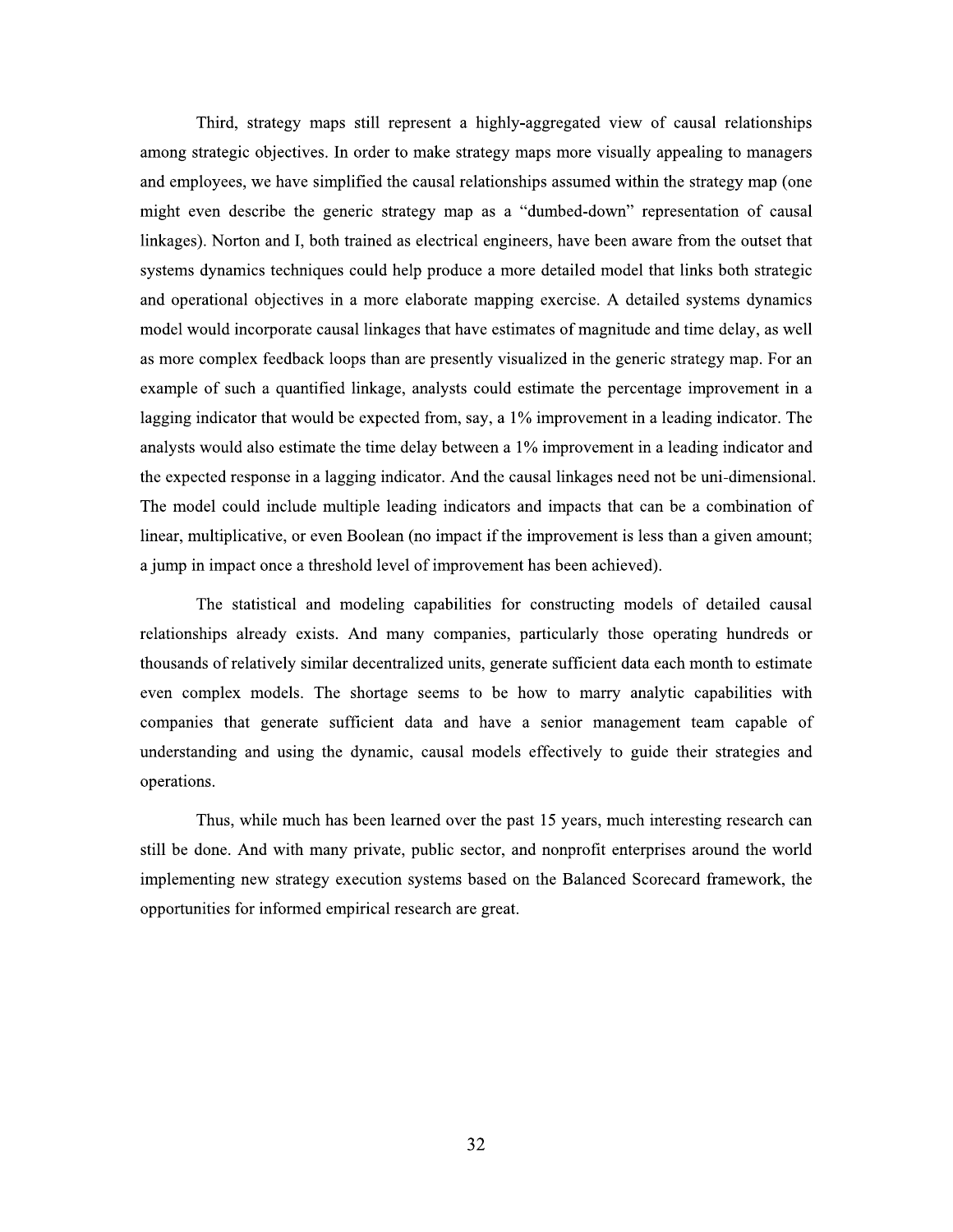#### **References**

- Anthony, Robert N (1965) Planning and Control Systems: A Framework for Analysis, Graduate School of Business Administration, Harvard Business School.
- Atkinson, A., J. Waterhouse, and R. Wells (1997) A Stakeholder Approach to Strategic Performance Measurement, Sloan Management Review (Spring).
- Becker, Brian and Mark Huselid (1998) High Performance Work Systems and Firm Performance: A Synthesis of Research and Managerial Implications. Research in Personnel and Human Resources Management. Greenwich, CT: JAI Press: 53-101.
- Berliner, C. and J. Brimson (1991) CAM-I Study; R. Lynch and K. Cross, Measure Up! Yardsticks for Continuous Improvement, Cambridge, MA: Basil Blackwell.
- Caplan, E. H., and S. Landekich (1975) Human Resource Accounting: Past, Present, and Future (New York: National Association of Accountants).
- Drucker, P. (1954) The Practice of Management, New York: HarperCollins.
- Fama, E. F., (1970) Efficient Capital Markets: A Review of Theory and Empirical Work, Journal of Finance (May).
- Fama E. F., and M. C. Jensen (1983) Separation of Ownership and Control, Journal of Law and Economics, 26 (2) (June)
- Flamholtz, Eric (1974) Human Resource Accounting (Encino California: Dickenson Publishing).
- Garvin, D. A., and R. H. Hayes (1982) Managing as if Tomorrow Mattered. Harvard Business  $Review 60(3) (May - June)$
- Grossman, S.J., and O.D. Hart (1983) An Analysis of the Principal-Agent Problem, *Econometrica*  $51, 7 - 45$
- Grove, H.D., T. J. Mock, and K. B. Ehrenreich (1977) A Review of Human Resource Accounting Measurement Systems from a Measurement Theory Perspective, Accounting, Organizations and Society 2 (4): 219-236.
- Harris, M.., and A. Raviv, (1979). Optimal Incentive Contracts with Imperfect Information, Journal of Economic Theory 20: (2) 231 - 259,
- Hayes, R. H., & Abernathy, W. (1980). Managing our way to economic decline, *Harvard* Business Review, 58(4), 67-77.
- Heskett, J. T. O. Jones, G. W. Loveman, W. Earl Sasser, and L. A. Schlesinger (1994) Putting the service-profit chain to work, *Harvard Business Review* 72(2) (March/April): 164-174.
- Heskett, J., W. E. Sasser, and L. Schlesinger (1997) The Service Profit Chain, New York: Free Press.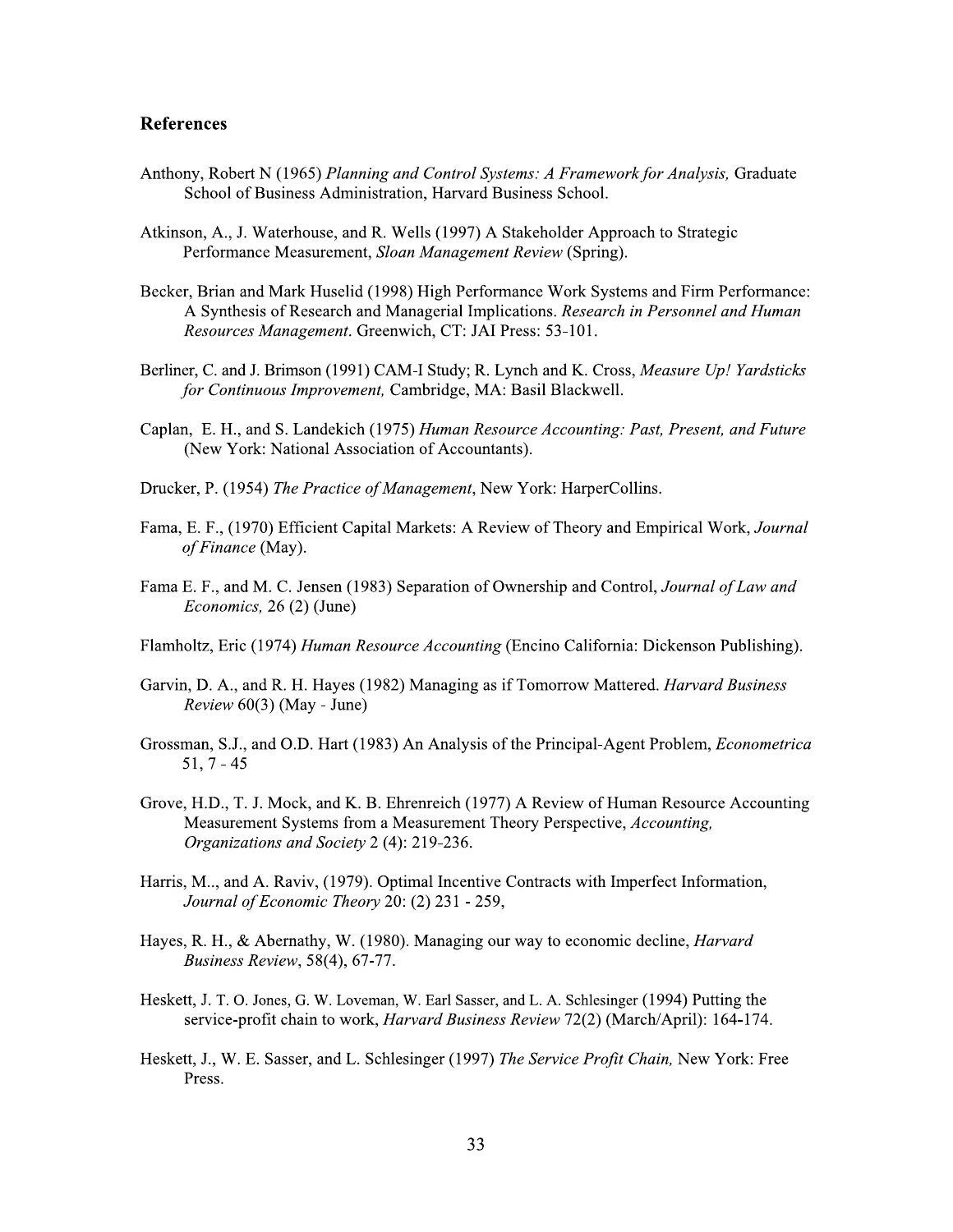- Holmstrom, B. (1979) Moral Hazard and Observability, *Bell Journal of Economics*, 10(1): 74-91, (Spring)
- Howell, R., J. Brown, S. Soucy, and A. Seed (1987) Management Accounting in the New Manufacturing Environment, Montvale, NJ: National Assn. of Accountants and CAM-I,
- Huselid, Mark A (1995) The Impact of Human Resource Management Practices on Turnover, Productivity, and Corporate Financial Performance, Academy of Management Journal: 635-672
- M. Jensen (2001) "Value Maximization, Stakeholder Theory, and the Corporate Objective Function," Journal of Applied Corporate Finance, (Fall): 8-21.
- Jensen, M.J., and W.R. Meckling (1976) Theory of the Firm: Managerial Behavior, Agency Cost, and Ownership Structure, Journal of Financial Economics 3, 305 - 360.
- Johnson, H. T. (1980) Managing Costs: An Outmoded Philosophy, Manufacturing Engineering,  $(May)$ .
- Johnson, H. T. and R. S. Kaplan (1987) Relevance Lost: The Rise and Fall of Management Accounting, Boston: Harvard Business School Press.
- Kaplan, R. S. (1990) Measures for Manufacturing Excellence, Boston: Harvard Business School Press
- Kaplan, R. S. and S. R. Anderson (2007). Time-Driven Activity-Based Costing, Boston: HBS Press.
- Kaplan, R.S. and S. R. Anderson (2004) Time-Driven Activity-Based Costing, *Harvard Business* Review (November): 131-138.
- Kaplan, R. S. and D.P. Norton (2008a) Mastering the Management System," Harvard Business Review (January): 62-57
- Kaplan, R. S. and D.P. Norton (2008b) The Execution Premium: Linking Strategy to Operations for Competitive Advantage, Boston: HBS Press.
- Kaplan, R. S. and D.P. Norton (2006a). Alignment: Using the Balanced Scorecard to Create Corporate Synergies, Boston: HBS Press.
- Kaplan, R. S. and D.P. Norton (2006b). How to Implement a New Strategy Without Disrupting Your Organization, *Harvard Business Review* (March): 100-109.
- Kaplan, R. S. and D. P. Norton (2005) The Office of Strategy Management, *Harvard Business* Review (October): 72-80.
- Kaplan, R. S. and D.P. Norton (2004a), Strategy Maps: Converting Intangible Assets into Tangible Outcomes, Boston, HBS Press.
- Kaplan, R. S. and D.P. Norton (2004b). Measuring the Strategic Readiness of Intangible Assets, Harvard Business Review (February): 52-63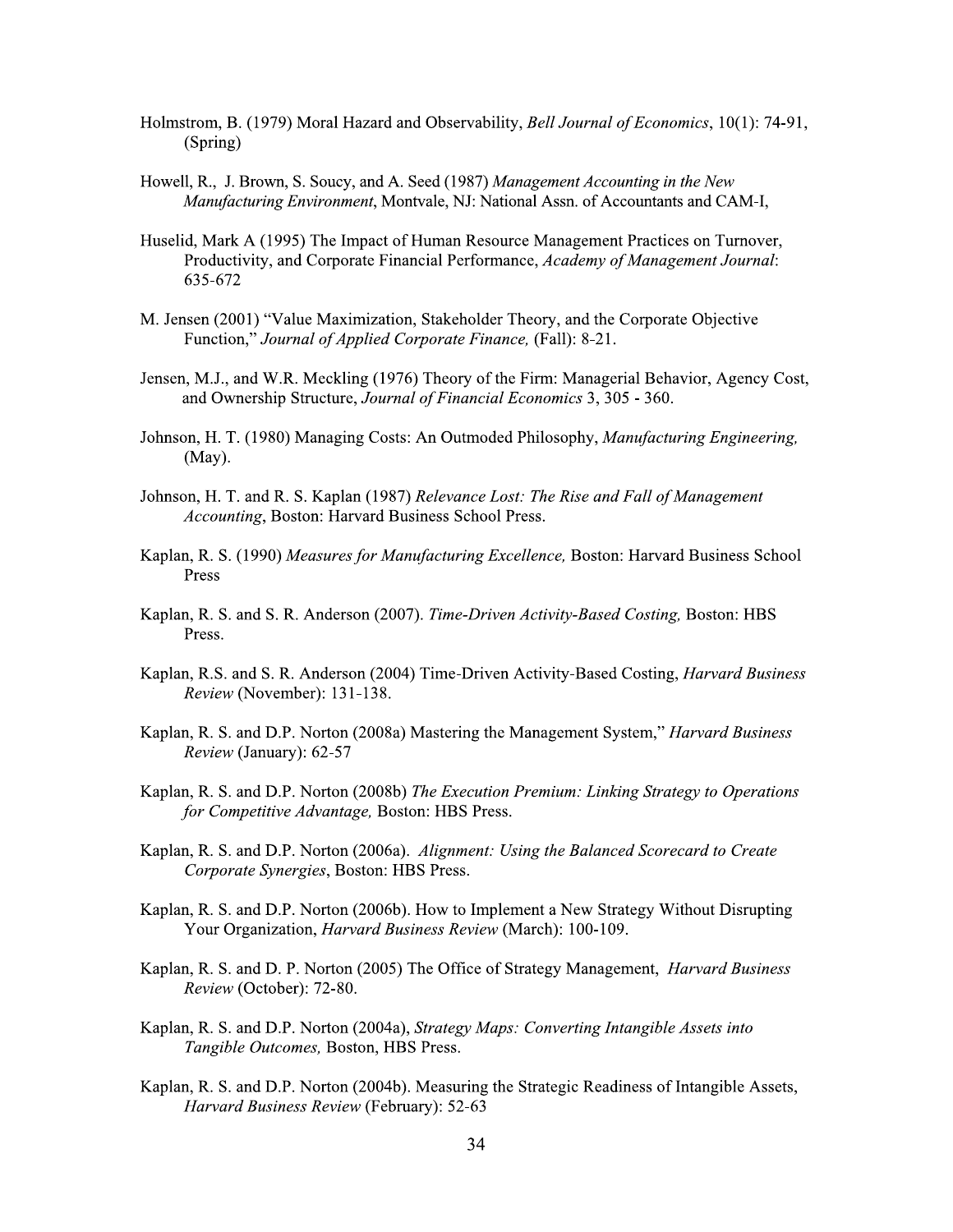Kaplan, R. S. and D.P. Norton (2003) Strategy Maps, Boston: HBS Press.

- Kaplan, R. S. and D.P. Norton (2001) The Strategy-Focused Organization: How Balanced Scorecard Companies Thrive in the New Competitive Environment, Boston: HBS Press.
- Kaplan, R.S. and D.P. Norton (2000) The Strategy-Focused Organization: How Balanced Scorecard Companies Thrive in the New Business Environment, Harvard Business School Press
- Kaplan, R. S. and D.P. Norton (1996a) The Balanced Scorecard: Translating Strategy into Action, Boston: HBS Press.
- Kaplan, R. S. and D.P. Norton (1996b) Using the Balanced Scorecard as a Strategic Management System," Harvard Business Review (January-February):75-85.
- Kaplan, R. S. and D.P. Norton (1993) Putting the Balanced Scorecard to Work, *Harvard Business* Review (September-October).
- Kaplan, R. S. and D.P. Norton (1992) The Balanced Scorecard: Measures that Drive Performance, Harvard Business Review, (January-February): 71-79.
- Kelvin (1883) "Electrical Units of Measurement", PLA, vol. 1, , 1883-05-03
- Lewis, R. W. (1955) Measuring, Reporting and Appraising Results of Operations with Reference to Goals, Plans and Budgets, Planning, Managing and Measuring the Business: A case study of management planning and control at General Electric Company, New York: Controllwership Foundation.
- Neely, A. and C. Adams, (2002) Performance Prism: The Scorecard for Measuring and Managing Stakeholder Relationships, Financial Times/Prentice Hall
- Nolan Norton Institute (1991) "Measuring Performance in the Organization of the Future: A Research Study."
- Porter, M. E. (1992) Capital Disadvantage: America's Falling Capital Investment System. Harvard Business Review 70, no. 5 (September-October): 65-82.
- Porter, M. E., and M. R. Kramer. (1999) Philanthropy's New Agenda: Creating Value." *Harvard* Business Review 77, no. 6 (November-December).
- Porter, M. E., and M. R. Kramer. (2006) Strategy and Society: The Link between Competitive Advantage and Corporate Social Responsibility. Harvard Business Review 84, no. 12 (December).
- Simon, H. (1963) A Framework for Decision Making, Proceedings of a Symposium on Decision Theory, 1-9, 22-28.
- Simon, H., H. Guetzkow, G. Kozmetsky, and G. Tyndall (1954; reprinted 1978) Centralization vs. Decentralization in Organizing the Controller's Department, Controllership Foundation Scholars Book Co.